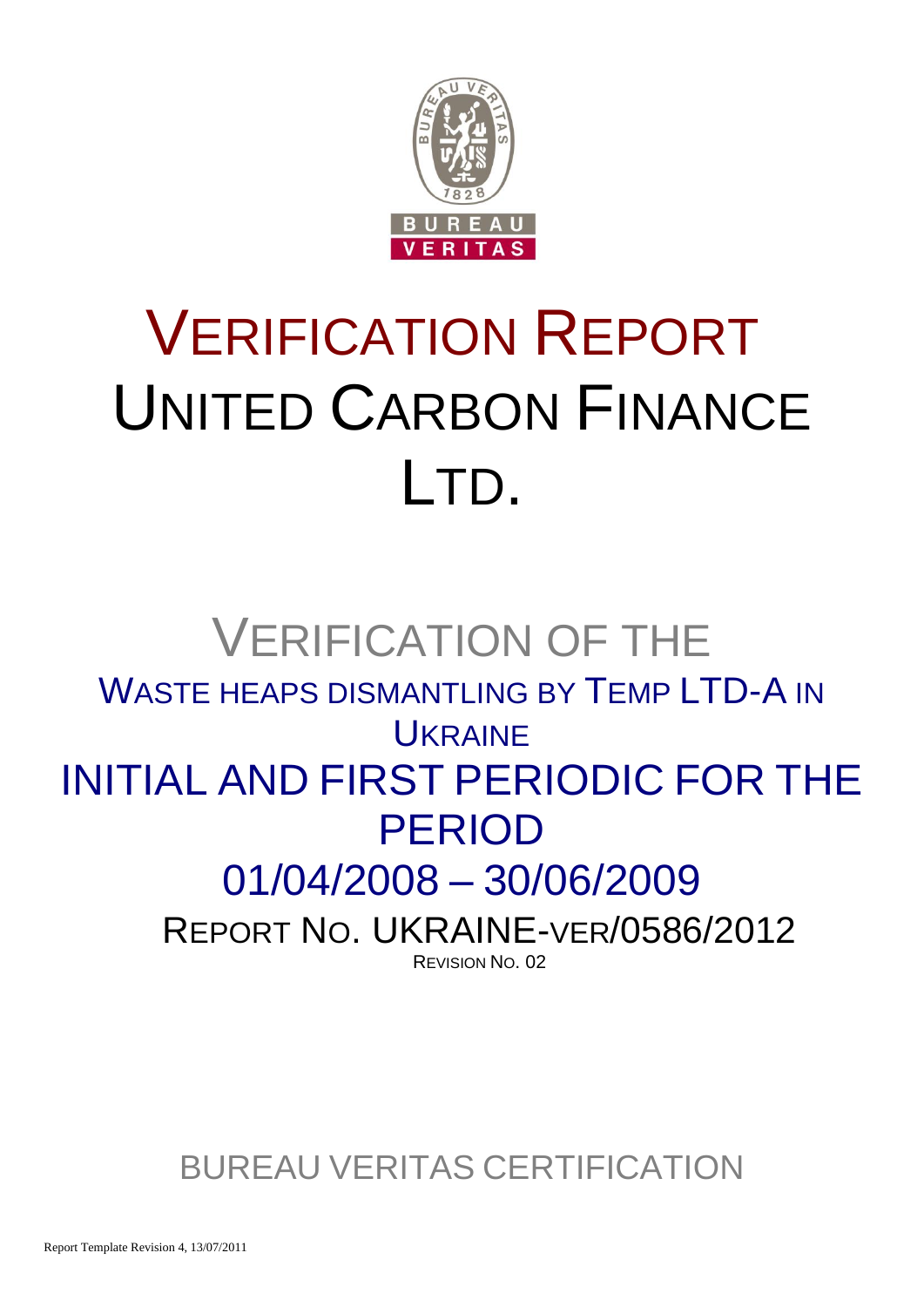Date of first issue: <br> <u>Organizational unit:</u>

07/08/2012 Bureau Veritas Certification

#### Report No: UKRAINE-ver/0586/2012



#### VERIFICATION REPORT

|                                                                                                                                                                                                                                                                                                                                                                                                                                                                                                                                                                                                                                                                                                                             | <b>Holding SAS</b>                   |                                                                                          |  |
|-----------------------------------------------------------------------------------------------------------------------------------------------------------------------------------------------------------------------------------------------------------------------------------------------------------------------------------------------------------------------------------------------------------------------------------------------------------------------------------------------------------------------------------------------------------------------------------------------------------------------------------------------------------------------------------------------------------------------------|--------------------------------------|------------------------------------------------------------------------------------------|--|
| Client:<br>United Carbon Finance Ltd.                                                                                                                                                                                                                                                                                                                                                                                                                                                                                                                                                                                                                                                                                       | Client ref.:<br><b>Tahir Musayev</b> |                                                                                          |  |
| Summary:<br>Bureau Veritas Certification has made the initial and first periodic verification of the "Waste heaps dismantling<br>by Temp LTD-A in Ukraine" project of «Temp LTD-A» LLC located in Sverdlovsk, Luhansk region, Ukraine,<br>and applying JI specific approach, on the basis of UNFCCC criteria for the JI, as well as criteria given to<br>provide for consistent project operations, monitoring and reporting. UNFCCC criteria refer to Article 6 of the<br>Kyoto Protocol, the JI rules and modalities and the subsequent decisions by the JI Supervisory Committee, as<br>well as the host country criteria.                                                                                               |                                      |                                                                                          |  |
| The verification scope is defined as a periodic independent review and ex post determination by the Accredited<br>Entity of the monitored reductions in GHG emissions during defined verification period, and consisted of the<br>following three phases: i) desk review of the monitoring report against project design and the baseline and<br>monitoring plan; ii) follow-up interviews with project stakeholders; iii) resolution of outstanding issues and the<br>issuance of the final verification report and opinion. The overall verification, from Contract Review to<br>Verification Report & Opinion, was conducted using Bureau Veritas Certification internal procedures.                                     |                                      |                                                                                          |  |
| The first output of the verification process is a list of Clarification, Corrective Actions Requests, Forward<br>Actions Requests (CR, CAR and FAR), presented in Appendix A.                                                                                                                                                                                                                                                                                                                                                                                                                                                                                                                                               |                                      |                                                                                          |  |
| In summary, Bureau Veritas Certification confirms that the project is implemented as planned and described in<br>approved project design documents. Installed equipment being essential for generating emission reduction<br>runs reliably and is calibrated appropriately. The monitoring system is in place and the project is generating<br>GHG emission reductions. The GHG emission reduction is calculated accurately and without material errors,<br>omissions, or misstatements, and the ERUs issued totalize 2246561 tonnes of CO2 equivalent for the<br>monitoring period from 01/04/2008 to 30/06/2009.<br>Our opinion relates to the project's GHG emissions and resulting GHG emission reductions reported and |                                      |                                                                                          |  |
| related to the approved project baseline and monitoring, and its associated documents.                                                                                                                                                                                                                                                                                                                                                                                                                                                                                                                                                                                                                                      |                                      |                                                                                          |  |
| Subject Group:<br>Report No.:<br>UKRAINE-ver/0586/2012<br>JI<br>Project title:<br>"Waste heaps dismantling by Temp LTD-A in                                                                                                                                                                                                                                                                                                                                                                                                                                                                                                                                                                                                 |                                      |                                                                                          |  |
| Ukraine"                                                                                                                                                                                                                                                                                                                                                                                                                                                                                                                                                                                                                                                                                                                    | $\Lambda$                            |                                                                                          |  |
| Work carried out by:<br>Kateryna Zinevych - Team Leader, Lead Verifier<br>Sergiy Kustovskyy - Team Member, Verifier<br>Vladimir Lukin - Team member, Technical specialist<br>Work reviewed by:                                                                                                                                                                                                                                                                                                                                                                                                                                                                                                                              |                                      |                                                                                          |  |
| Ivan Sokolov - Internal Technical Reviewer<br>Alexey Kulakov - Technical Specialist<br>Work approved by:                                                                                                                                                                                                                                                                                                                                                                                                                                                                                                                                                                                                                    | fification                           | No distribution without permission from the<br>Client or responsible organizational unit |  |
| Ivan Sokolov - Climate Change Operational<br>Manager                                                                                                                                                                                                                                                                                                                                                                                                                                                                                                                                                                                                                                                                        |                                      | Limited distribution                                                                     |  |
| Date of this revision:<br>Number of pages<br>Rev. No.:<br>28<br>07/09/2012<br>02                                                                                                                                                                                                                                                                                                                                                                                                                                                                                                                                                                                                                                            |                                      | Unrestricted distribution                                                                |  |

1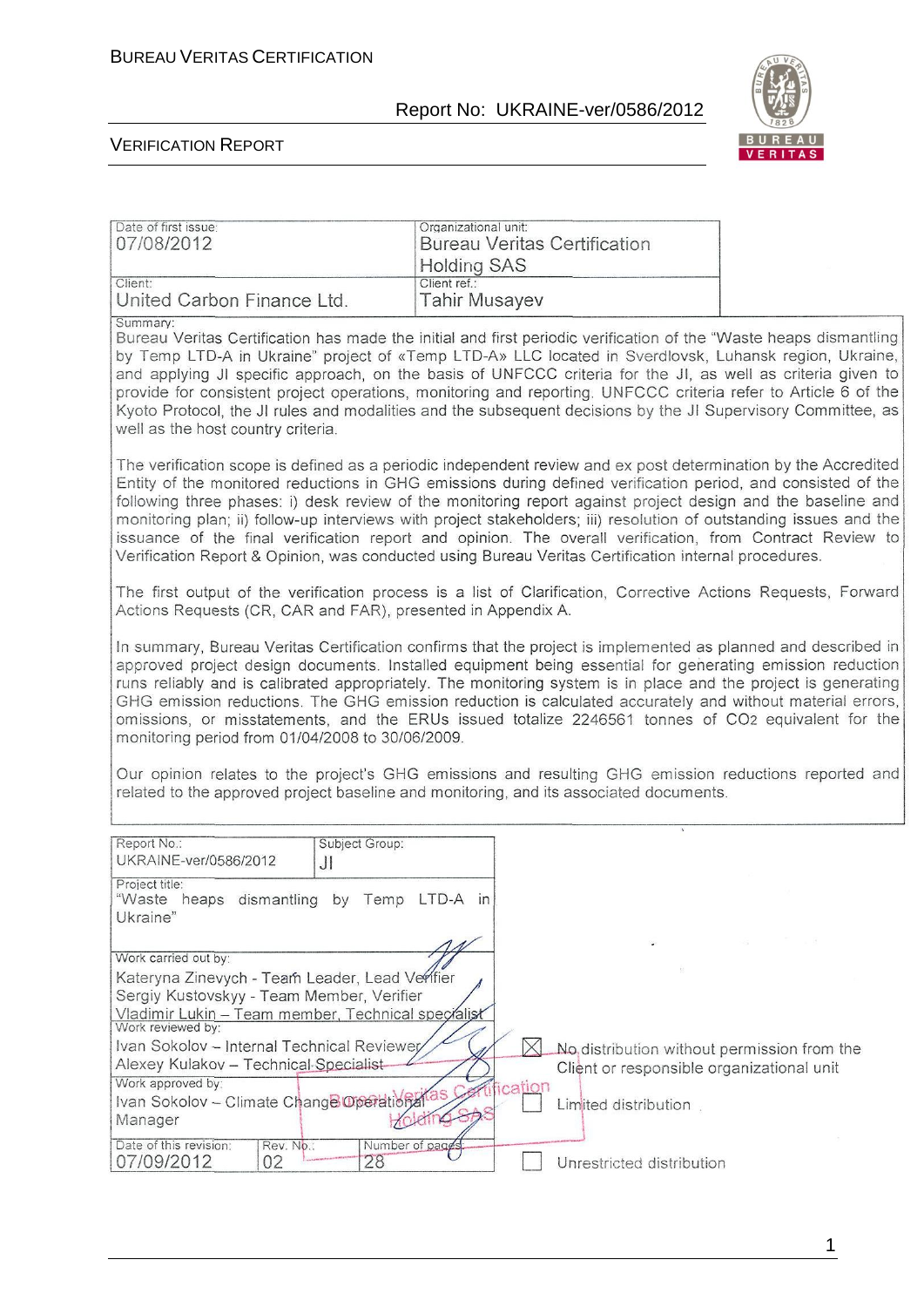VERIFICATION REPORT

| 1<br>1.1       | Objective                                                                      | 3              |
|----------------|--------------------------------------------------------------------------------|----------------|
| 1.2            | Scope                                                                          | 3              |
| 1.3            | <b>Verification Team</b>                                                       | 3              |
| $\overline{2}$ |                                                                                | $\overline{4}$ |
| 2.1            | <b>Review of Documents</b>                                                     | $\overline{4}$ |
| 2.2            | Follow-up Interviews                                                           | $\overline{4}$ |
| 2.3            | Resolution of Clarification, Corrective and Forward Action Requests            | 5              |
| 3              |                                                                                |                |
| 3.1            | Remaining issues and FARs from previous verifications                          | 6              |
| 3.2            | Project approval by Parties involved (90-91)                                   | 6              |
| 3.3            | Project implementation (92-93)                                                 | 6              |
| 3.4            | Compliance of the monitoring plan with the monitoring methodology<br>$(94-98)$ | $\overline{7}$ |
| 3.5            | Revision of monitoring plan (99-100)                                           | 8              |
| 3.6            | Data management (101)                                                          | 8              |
| 3.7            | Verification regarding programmes of activities (102-110)                      | 8              |
| 4              |                                                                                |                |
| 5              |                                                                                |                |
|                |                                                                                |                |

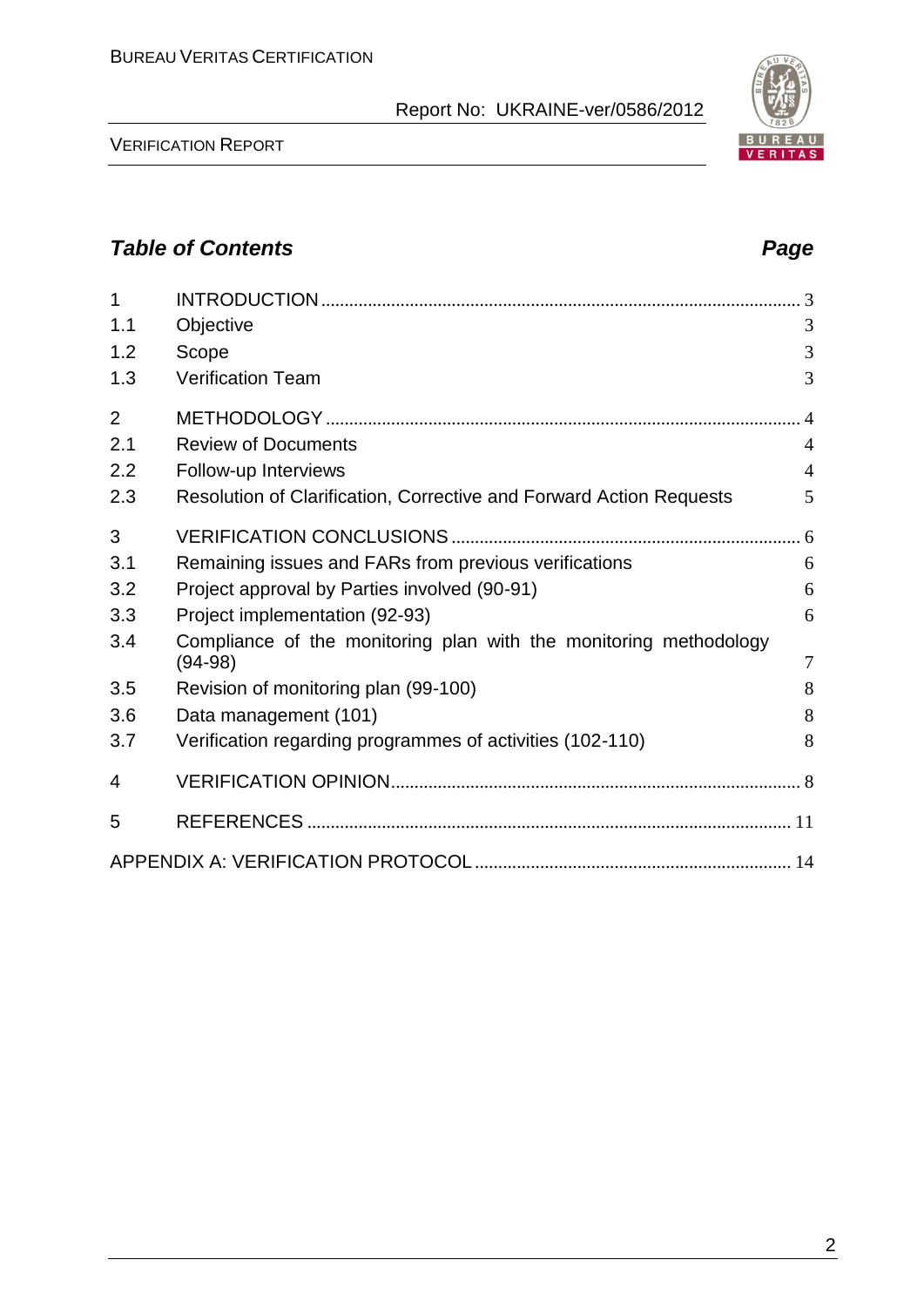

VERIFICATION REPORT

#### **1 INTRODUCTION**

United Carbon Finance Ltd. has commissioned Bureau Veritas Certification to verify the emissions reductions of its JI project "Waste heaps dismantling by Temp LTD-A in Ukraine" (hereafter called "the project") at Sverdlovsk, Luhansk region, Ukraine.

This report summarizes the findings of the verification of the project, performed on the basis of UNFCCC criteria, as well as criteria given to provide for consistent project operations, monitoring and reporting.

#### **1.1 Objective**

Verification is the periodic independent review and ex post determination by the Accredited Independent Entity of the monitored reductions in GHG emissions during defined verification period.

The objective of verification can be divided in Initial Verification and Periodic Verification.

UNFCCC criteria refer to Article 6 of the Kyoto Protocol, the JI rules and modalities and the subsequent decisions by the JI Supervisory Committee, as well as the host country criteria.

#### **1.2 Scope**

The verification scope is defined as an independent and objective review of the project design document, the project's baseline study, monitoring plan and monitoring report, and other relevant documents. The information in these documents is reviewed against Kyoto Protocol requirements, UNFCCC rules and associated interpretations.

The verification is not meant to provide any consulting towards the Client. However, stated requests for clarifications, corrective and/or forward actions may provide input for improvement of the project monitoring towards reductions in the GHG emissions.

#### **1.3 Verification Team**

The verification team consists of the following personnel:

Kateryna Zinevych

Bureau Veritas Certification Team Leader, Climate Change Lead Verifier

Sergiy Kustovskyy

Bureau Veritas Certification Team Member, Climate Change Verifier

Vladimir Lukin Bureau Veritas Certification Technical specialist

This determination report was reviewed by: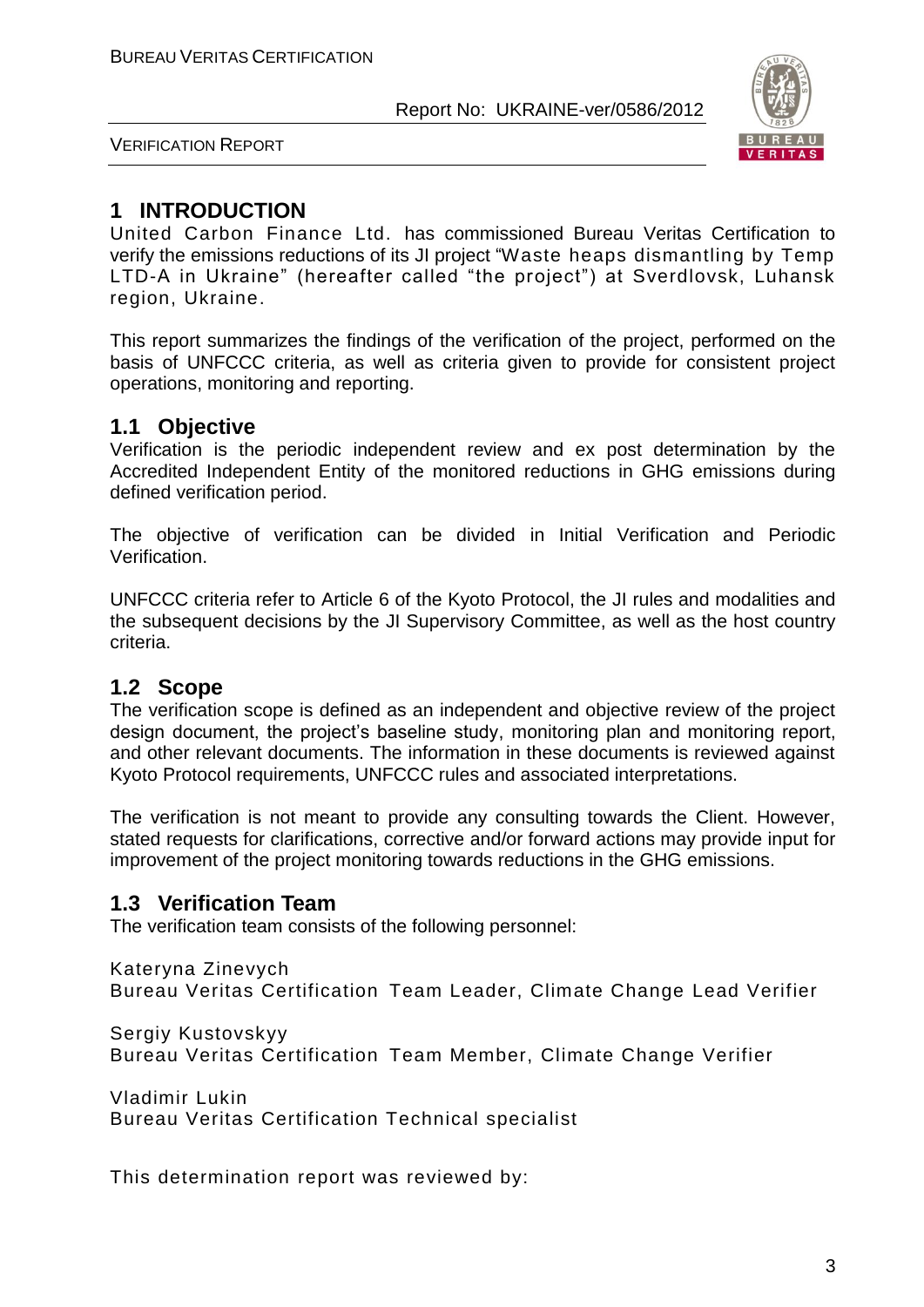

VERIFICATION REPORT

Ivan Sokolov Bureau Veritas Certification Internal Technical Reviewer

Alexey Kulakov Bureau Veritas Certification Technical Specialist

#### **2 METHODOLOGY**

The overall verification, from Contract Review to Verification Report & Opinion, was conducted using Bureau Veritas Certification internal procedures.

In order to ensure transparency, a verification protocol was customized for the project, according to the version 01 of the Joint Implementation Determination and Verification Manual, issued by the Joint Implementation Supervisory Committee at its 19 meeting on 04/12/2009. The protocol shows, in a transparent manner, criteria (requirements), means of verification and the results from verifying the identified criteria. The verification protocol serves the following purposes:

- It organizes, details and clarifies the requirements a JI project is expected to meet;
- It ensures a transparent verification process where the verifier will document how a particular requirement has been verified and the result of the verification.

The completed verification protocol is enclosed in Appendix A to this report.

#### **2.1 Review of Documents**

The Monitoring Report (MR) submitted by United Carbon Finance Ltd. and additional background documents related to the project design and baseline, i.e. country Law, Project Design Document (PDD) and/or Guidance on criteria for baseline setting and monitoring, Host party criteria, Kyoto Protocol, Clarifications on Verification Requirements to be Checked by an Accredited Independent Entity were reviewed.

The verification findings presented in this report relate to the Monitoring Report version(s) 01, 02 and project as described in the determined PDD.

#### **2.2 Follow-up Interviews**

On 06/08/2012 Bureau Veritas Certification performed on-site interviews with project stakeholders to confirm selected information and to resolve issues identified in the document review. Representatives of United Carbon Finance Ltd. and Temp LTD-A were interviewed (see References). The main topics of the interviews are summarized in Table 1.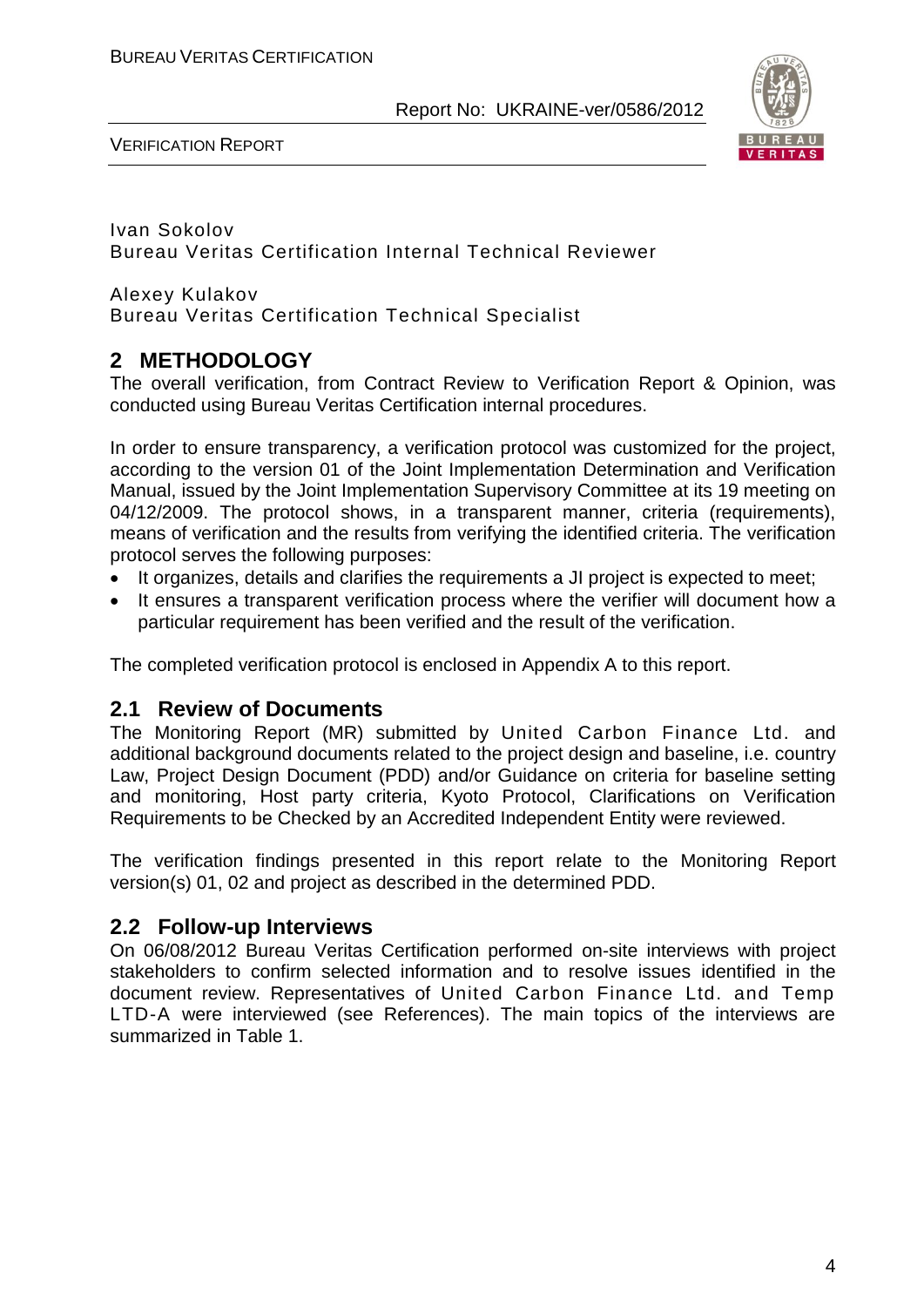

VERIFICATION REPORT

#### **Table 1 Interview topics**

| Interviewed<br>organization | <b>Interview topics</b>                                          |
|-----------------------------|------------------------------------------------------------------|
| Temp LTD-A                  | Organizational structure                                         |
|                             | Responsibilities and authorities                                 |
|                             | Roles and responsibilities for data collection and<br>processing |
|                             | Installation of equipment                                        |
|                             | Data logging, archiving and reporting                            |
|                             | Metering equipment control                                       |
|                             | Metering record keeping system, database                         |
|                             | IT management                                                    |
|                             | Training of personnel                                            |
|                             | Quality management procedures and technology                     |
|                             | Internal audits and check-ups                                    |
| <b>United Carbon</b>        | Baseline methodology                                             |
| Finance Ltd.                | Monitoring plan                                                  |
|                             | Monitoring report                                                |
|                             | <b>Excel spreadsheets</b>                                        |

#### **2.3 Resolution of Clarification, Corrective and Forward Action Requests**

The objective of this phase of the verification is to raise the requests for corrective actions and clarification and any other outstanding issues that needed to be clarified for Bureau Veritas Certification positive conclusion on the GHG emission reduction calculation.

If the Verification Team, in assessing the monitoring report and supporting documents, identifies issues that need to be corrected, clarified or improved with regard to the monitoring requirements, it should raise these issues and inform the project participants of these issues in the form of:

(a) Corrective action request (CAR), requesting the project participants to correct a mistake that is not in accordance with the monitoring plan;

(b) Clarification request (CL), requesting the project participants to provide additional information for the Verification Team to assess compliance with the monitoring plan;

(c) Forward action request (FAR), informing the project participants of an issue, relating to the monitoring that needs to be reviewed during the next verification period.

The Verification Team will make an objective assessment as to whether the actions taken by the project participants, if any, satisfactorily resolve the issues raised, if any, and should conclude its findings of the verification.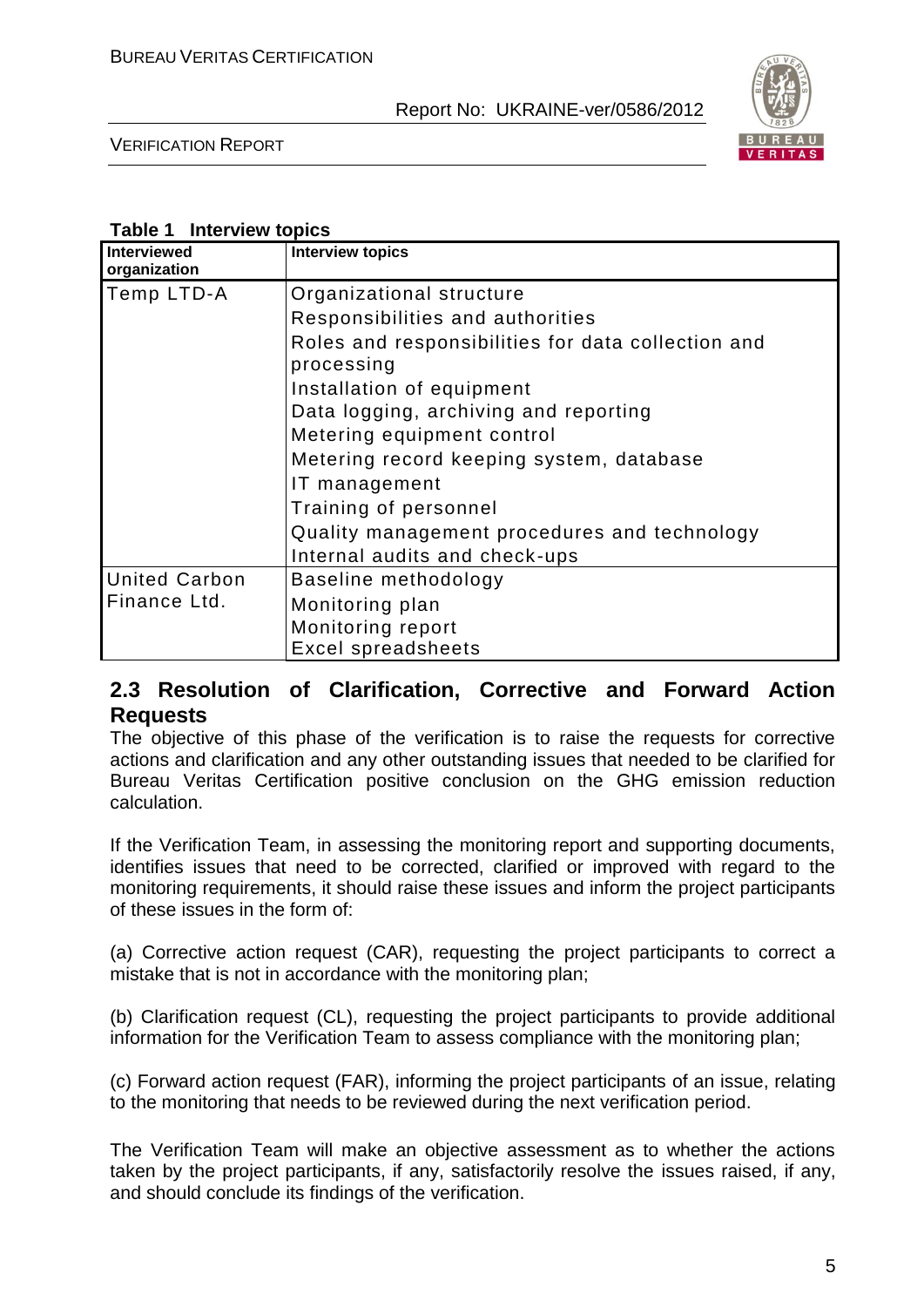

VERIFICATION REPORT

To guarantee the transparency of the verification process, the concerns raised are documented in more detail in the verification protocol in Appendix A.

#### **3 VERIFICATION CONCLUSIONS**

In the following sections, the conclusions of the verification are stated.

The findings from the desk review of the original monitoring documents and the findings from interviews during the follow up visit are described in the Verification Protocol in Appendix A.

The Clarification, Corrective and Forward Action Requests are stated, where applicable, in the following sections and are further documented in the Verification Protocol in Appendix A. The verification of the Project resulted in 10 Corrective Action Requests and 3 Clarification Requests.

The number between brackets at the end of each section corresponds to the DVM paragraph.

#### **3.1 Remaining issues and FARs from previous verifications**

No FARs were raised during determination.

#### **3.2 Project approval by Parties involved (90-91)**

Written project approval by the Ukraine #2456/23/7 dated 05/09/2012 has been issued by the State Environmental Investment Agency of Ukraine.

Written project approval by the Netherland Designated Focal Point was received for the proposed project, reference 2011JI47, dated 22/11/2011.

The abovementioned written approvals are unconditional.

The identified areas of concern as to the Project approval by Parties involved, project participants responses and Bureau Veritas Certification' s conclusions are described in Appendix A to this report (refer to CAR 01, CAR 02).

#### **3.3 Project implementation (92-93)**

The proposed project is a progressive project that envisages processing and dismantling of the waste heaps, which are located in the Luhansk Region of Ukraine.

The main idea of the project is to process waste heaps originated due to coal extraction from mines. Coal extraction from the mine's waste heap will prevent greenhouse gas emissions into the atmosphere as if in the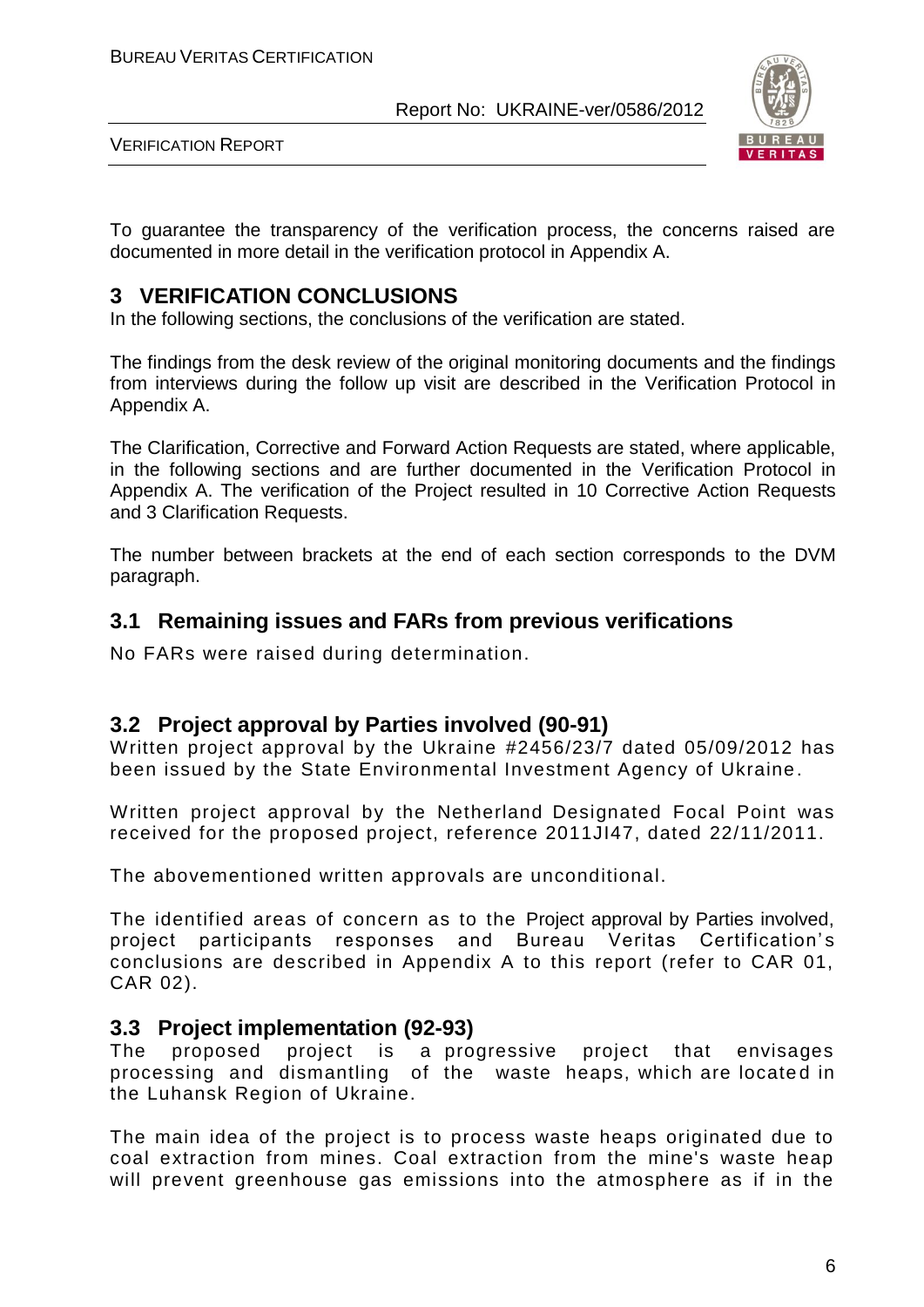

VERIFICATION REPORT

case of spontaneous burning and will produce additional amount of coal instead of its mining. Emission reductions due to the implementation of this project will come from three major sources:

Removing the source of green-house gas emissions from the burning / slow burning waste heap by the extraction of non -combusted coal contained in a waste heap;

Negative leakage through reduced fugitive emissions of methane due to the replacement of coal that would have been mined, by the coal extracted from the heap under the project activity.

Reduce electricity consumption at waste heap dismantling in comparison with energy consumption at coal mine.

The Project is aimed at coal extraction from the mine's waste heaps of the Luhansk Region of Ukraine. These waste heaps have been accumulated some time before the start of the project activity from the mining waste of underground mines. Project activity will prevent greenhouse gas emissions into the atmosphere during combustion of the heaps and will contribute an additional amount of coal, without the need for mining. The Project activities include installation of the equipment for coal extraction and beneficiation near the processing waste heaps and applying special machinery that will perform preparation, loading and transportation of the rock from the waste heaps to the beneficiation factory. After purifying of the matter, the extracted coal will be sold for heat and power generation and the remaining bare rock will be utilized for land engineering and road building.

The project has been operational for the whole monitoring period.

The identified areas of concern as to the project implementation, project participants responses and Bureau Veritas Certification's conclusions are described in Appendix A to this report (refer to CL 01, CL 02).

#### **3.4 Compliance of the monitoring plan with the monitoring methodology (94-98)**

The monitoring occurred in accordance with the monitoring plan included in the PDD regarding which the determination has been deemed final and is so listed on the UNFCCC JI website.

For calculating the emission reductions, key factors influencing the baseline emissions and the activity level of the project and the emissions as well as risks associated with the project were taken into account, as appropriate.

Data sources used for calculating emission reductions are clearly identified, reliable and transparent.

Emission factors, including default emission factors, are selected by carefully balancing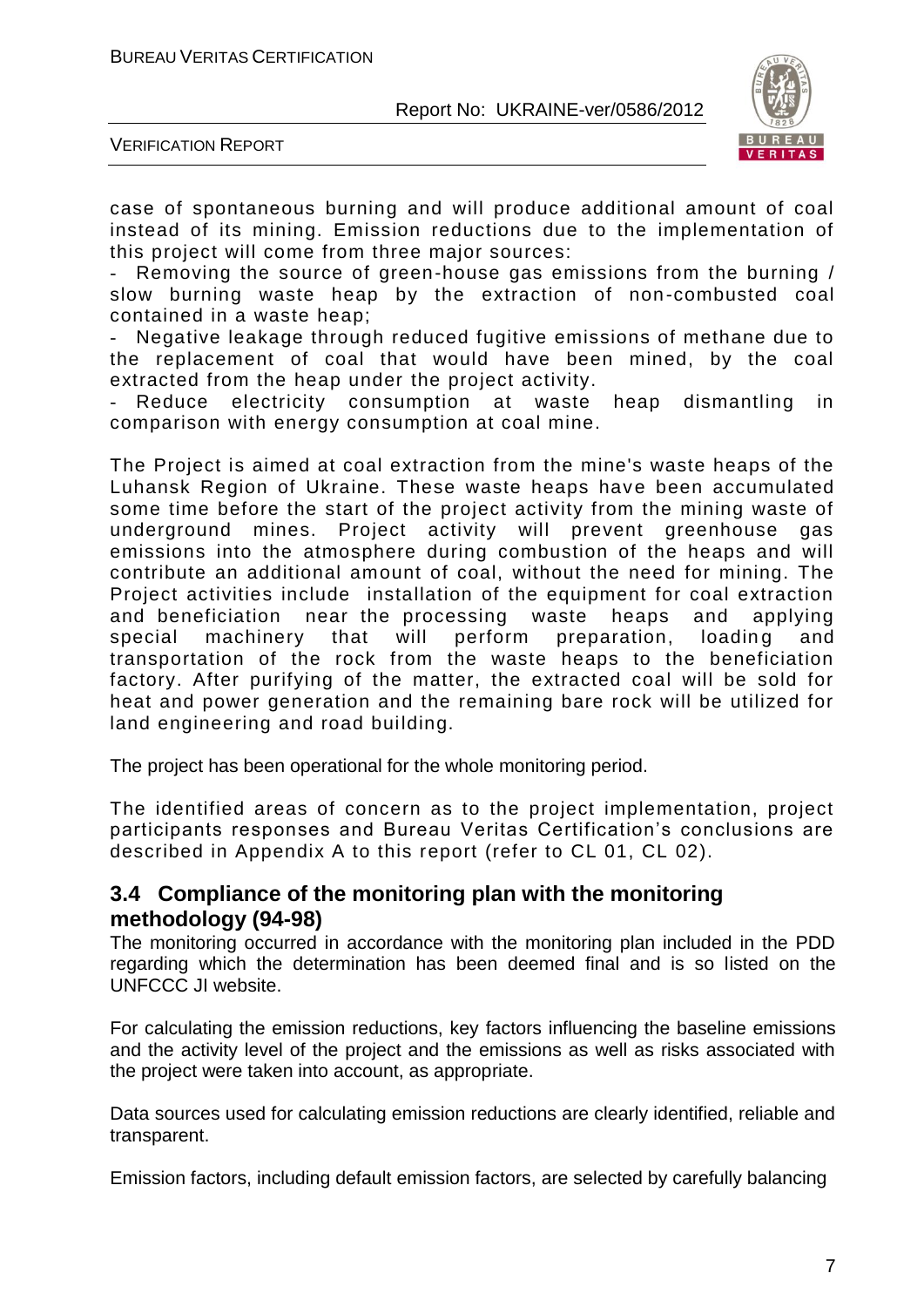

VERIFICATION REPORT

accuracy and reasonableness, and appropriately justified of the choice.

The calculation of emission reductions is based on conservative assumptions and the most plausible scenarios in a transparent manner.

The identified areas of concern as to the compliance of the monitoring plan with the monitoring methodology, project participants responses and Bureau Veritas Certification's conclusions are described in Appendix A to this report (refer to CARs 03 - 06).

#### **3.5 Revision of monitoring plan (99-100)**

Not applicable

#### **3.6 Data management (101)**

The data and their sources, provided in monitoring report, are clearly identified, reliable and transparent.

The implementation of data collection procedures is in accordance with the monitoring plan, including the quality control and quality assurance procedures. These procedures are mentioned in the section "References" of this report.

The function of the monitoring equipment, including its calibration status, is in order.

The evidence and records used for the monitoring are maintained in a traceable manner.

The data collection and management system for the project is in accordance with the monitoring plan.

The identified areas of concern as to the data managemet, project participants responses and Bureau Veritas Certification's conclusions are described in Appendix A to this report (refer to CARs 07 - 10).

#### **3.7 Verification regarding programmes of activities (102-110)**

Not applicable.

#### **4 VERIFICATION OPINION**

Bureau Veritas Certification has performed the initial and first periodic verification of the "Waste heaps dismantling by Temp LTD-A in Ukraine" Project in Ukraine, which applies JI specific approach. The verification was performed on the basis of UNFCCC criteria and host country criteria and also on the criteria given to provide for consistent project operations, monitoring and reporting.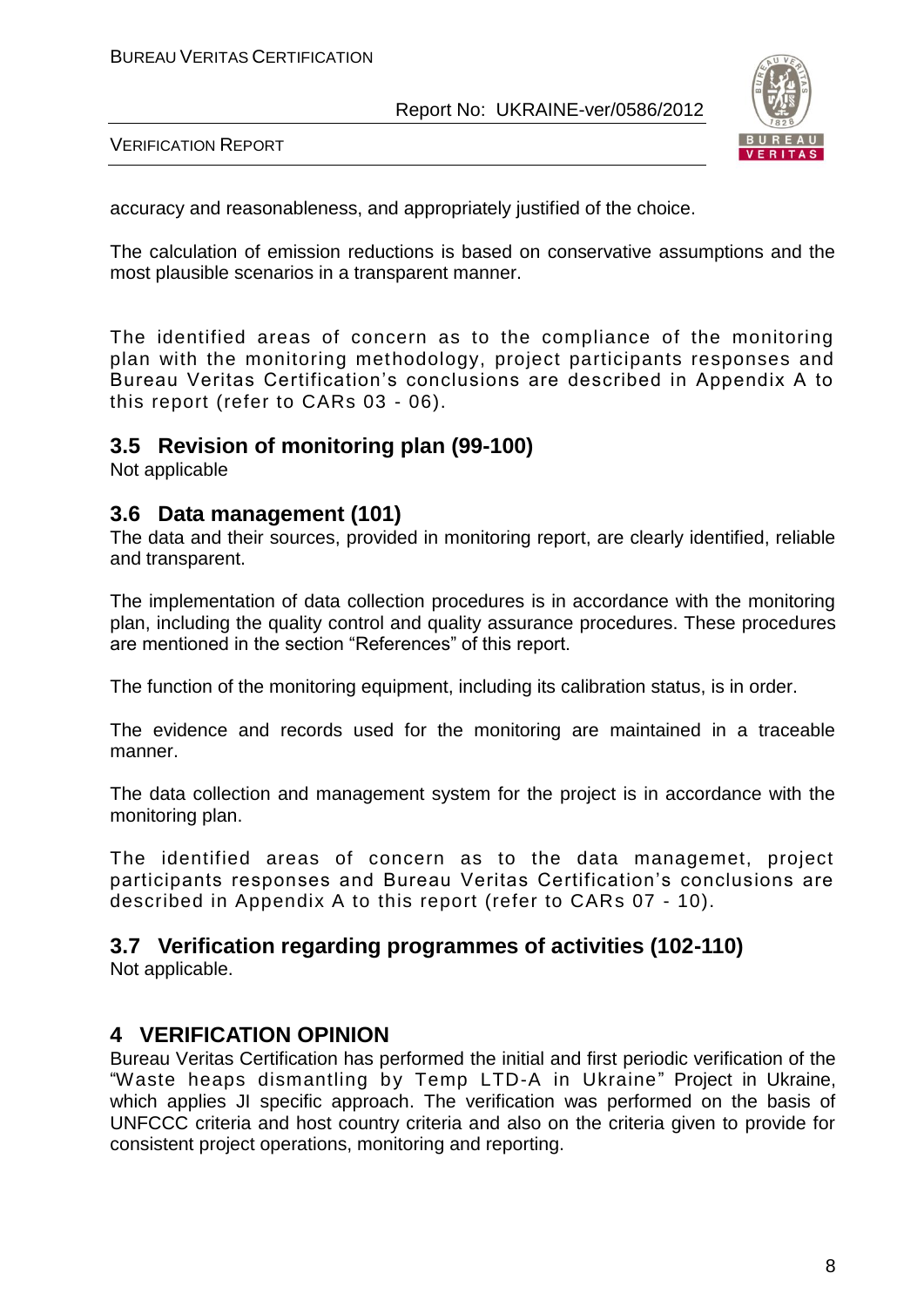

VERIFICATION REPORT

The verification consisted of the following three phases: i) desk review of the monitoring report against the project design and the baseline and monitoring plan; ii) follow-up interviews with project stakeholders; iii) resolution of outstanding issues and the issuance of the final verification report and opinion.

The management of United Carbon Finance Ltd is responsible for the preparation of the GHG emissions data and the reported GHG emissions reductions of the project on the basis set out within the project Monitoring Plan indicated in the final PDD version. The development and maintenance of records and reporting procedures in accordance with that plan, including the calculation and determination of GHG emission reductions from the project, is the responsibility of the management of the project.

Bureau Veritas Certification verified the Project Monitoring Report version 02 for the reporting period as indicated below. Bureau Veritas Certification confirms that the project is implemented as planned and described in approved project design documents. Installed equipment being essential for generating emission reduction runs reliably and is calibrated appropriately. The monitoring system is in place and the project is generating GHG emission reductions.

Bureau Veritas Certification can confirm that the GHG emission reduction is accurately calculated and is free of material errors, omissions, or misstatements. Our opinion relates to the project's GHG emissions and resulting GHG emissions reductions reported and related to the approved project baseline and monitoring, and its associated documents. Based on the information we have seen and evaluated, we confirm, with a reasonable level of assurance, the following statement:

#### Reporting period: From 01/04/2008 to 30/06/2009

For the period from 01/04/2008 to 31/12/2008

| Baseline emissions         | : 1191917 tonnes of CO2 equivalent |
|----------------------------|------------------------------------|
| Leakage                    | :- 363174 tonnes of CO2 equivalent |
| Project emissions          | 3802 tonnes of CO2 equivalent      |
| <b>Emission Reductions</b> | : 1551289 tonnes of CO2 equivalent |

For the period from 01/01/2009 to 30/06/2009

| <b>Baseline emissions</b>  | : 534154  | tonnes of CO2 equivalent          |
|----------------------------|-----------|-----------------------------------|
| Leakage                    | :- 162077 | tonnes of CO2 equivalent          |
| <b>Project emissions</b>   |           | 959 tonnes of CO2 equivalent      |
| <b>Emission Reductions</b> |           | : 695272 tonnes of CO2 equivalent |

Total for the monitoring period

| <b>Baseline emissions</b> |  | : 1726071 tonnes of CO2 equivalent            |
|---------------------------|--|-----------------------------------------------|
| Leakage                   |  | $\therefore$ -525251 tonnes of CO2 equivalent |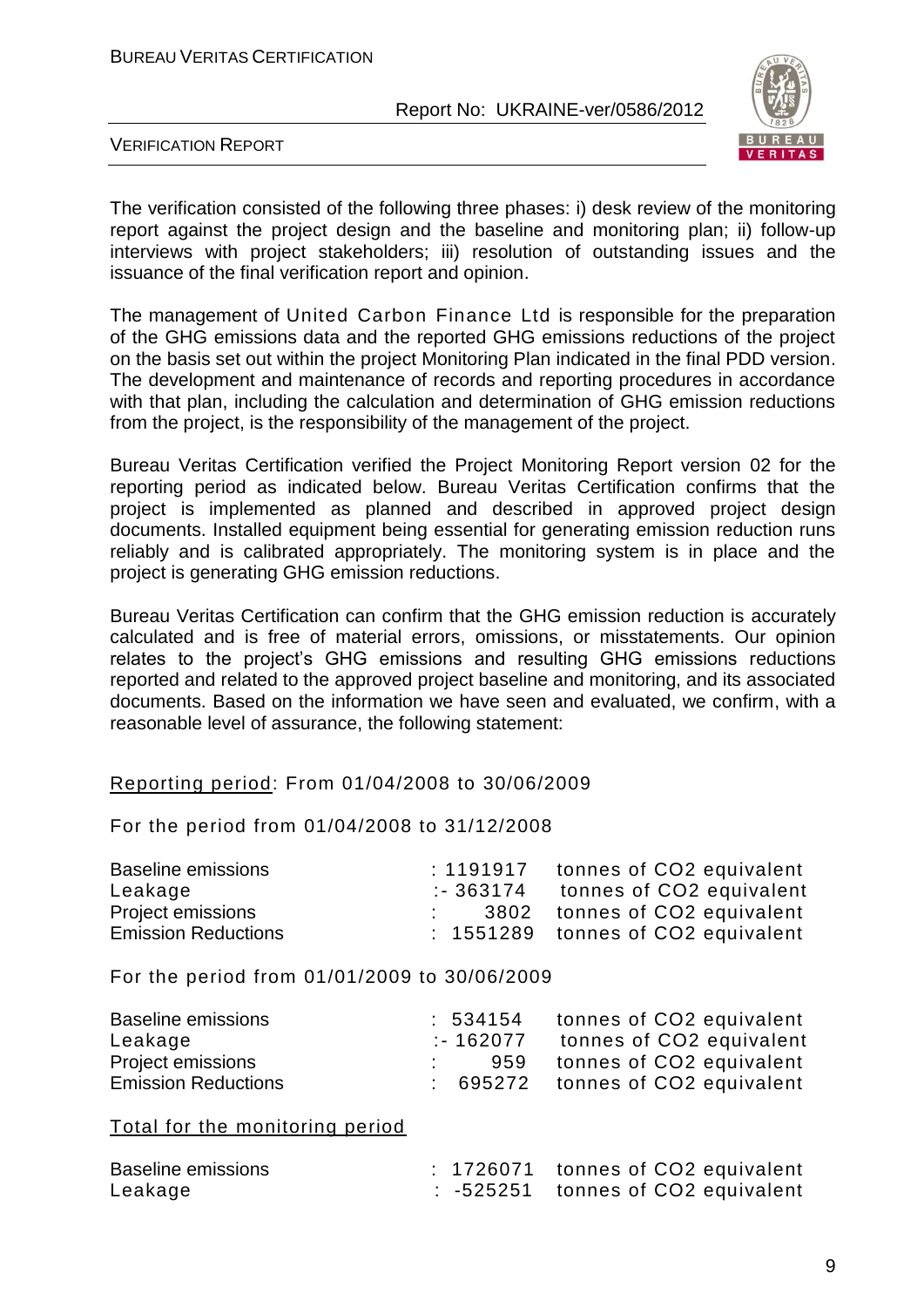

VERIFICATION REPORT

| Project emissions          | 4761 tonnes of CO2 equivalent      |
|----------------------------|------------------------------------|
| <b>Emission Reductions</b> | : 2246561 tonnes of CO2 equivalent |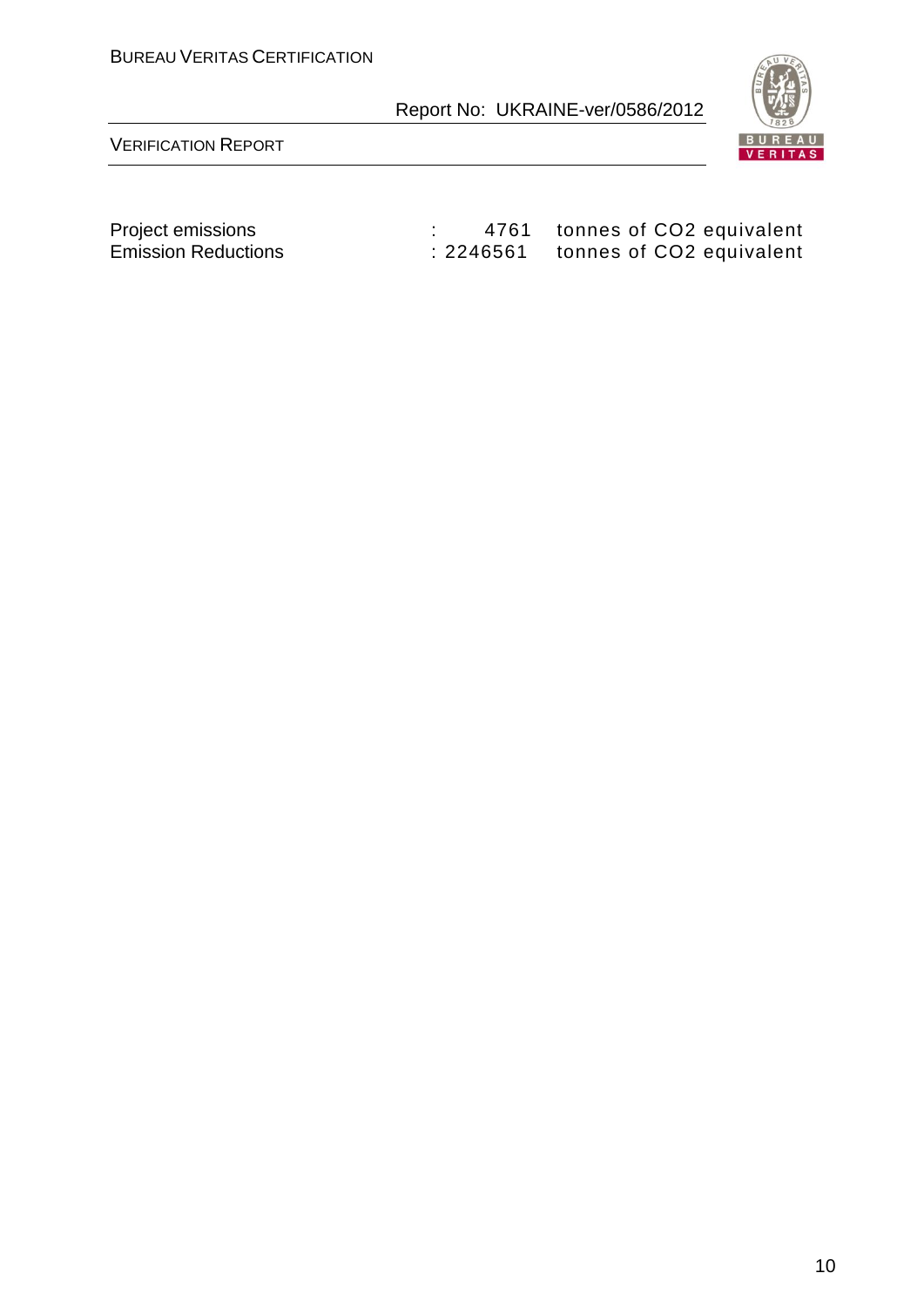

VERIFICATION REPORT

#### **5 REFERENCES**

#### **Category 1 Documents:**

Documents provided by United Carbon Finance Ltd that relate directly to the GHG components of the project.

- /1/ Project Design Document "Waste heaps dismantling by Temp LTD-A in Ukraine" version 3.0 dated 18/07/2012.
- /2/ Monitoring Report for 01/04/2008-30/06/2009 "Waste heaps dismantling by Temp LTD-A in Ukraine", version 01 dated 03/08/2012.
- /3/ Monitoring Report for 01/04/2008-30/06/2009 "Waste heaps dismantling by Temp LTD-A in Ukraine", version 02 dated 05/09/2012.
- /4/ Emission Reductions Calculation version 1 excel file dated 05/09/2012
- /5/ Letter of Approval #2456/23/7 for the project "Waste heaps dismantling by Temp LTD-A in Ukraine" issued by State Environmental Investment Agency of Ukraine dated 05/09/2012.
- /6/ Letter of Approval № 2011JI47 dated 22/11/2011 for the project "Waste heaps dismantling by Temp LTD-A in Ukraine" issued by DFP of the Netherlands.

#### **Category 2 Documents:**

Background documents related to the design and/or methodologies employed in the design or other reference documents.

- /1/ Order # 21-П dated 21/03/2008 "On approval and enactment of instruction", Temp LTD-A LLC, Antratsyt city
- /2/ Order # 31-П dated 01/07/2008 "On assignment of documentation storage terms", Temp LTD-A LLC, Antratsyt city
- /3/ Instruction dated 21/03/2008 on monitoring of main enterprise activity parameters for implementation of JI project within Kyoto Protocol mechanisms, Temp LTD-A LLC
- /4/ Photo–General view of processing facility "Voroshylovska", Temp LTD-A LLC
- /5/ Photo–General view of waste heap processing facility "Voroshylovska", Temp LTD-A LLC
- /6/ Statement dated 15/09/2008 on meters replacement
- /7/ Passport on multitariff active and reactive energy meter LZQM 321.02.534
- /8/ Acceptance certificate on multitariff active and reactive energy meter LZQM 321.02.534, fabrication # 446002. Fabrication date–26/02/2007
- /9/ Photo– multitariff active and reactive energy meter LZQM 321.02.534, fabrication # 446002, 2007
- /10/ Statement on technical check of power meters dated 16/10/2008
- /11/ Passport on multitariff active and reactive energy meter ЕМS 132.11.4
- /12/ Acceptance certificate on multitariff active and reactive energy meter ЕМS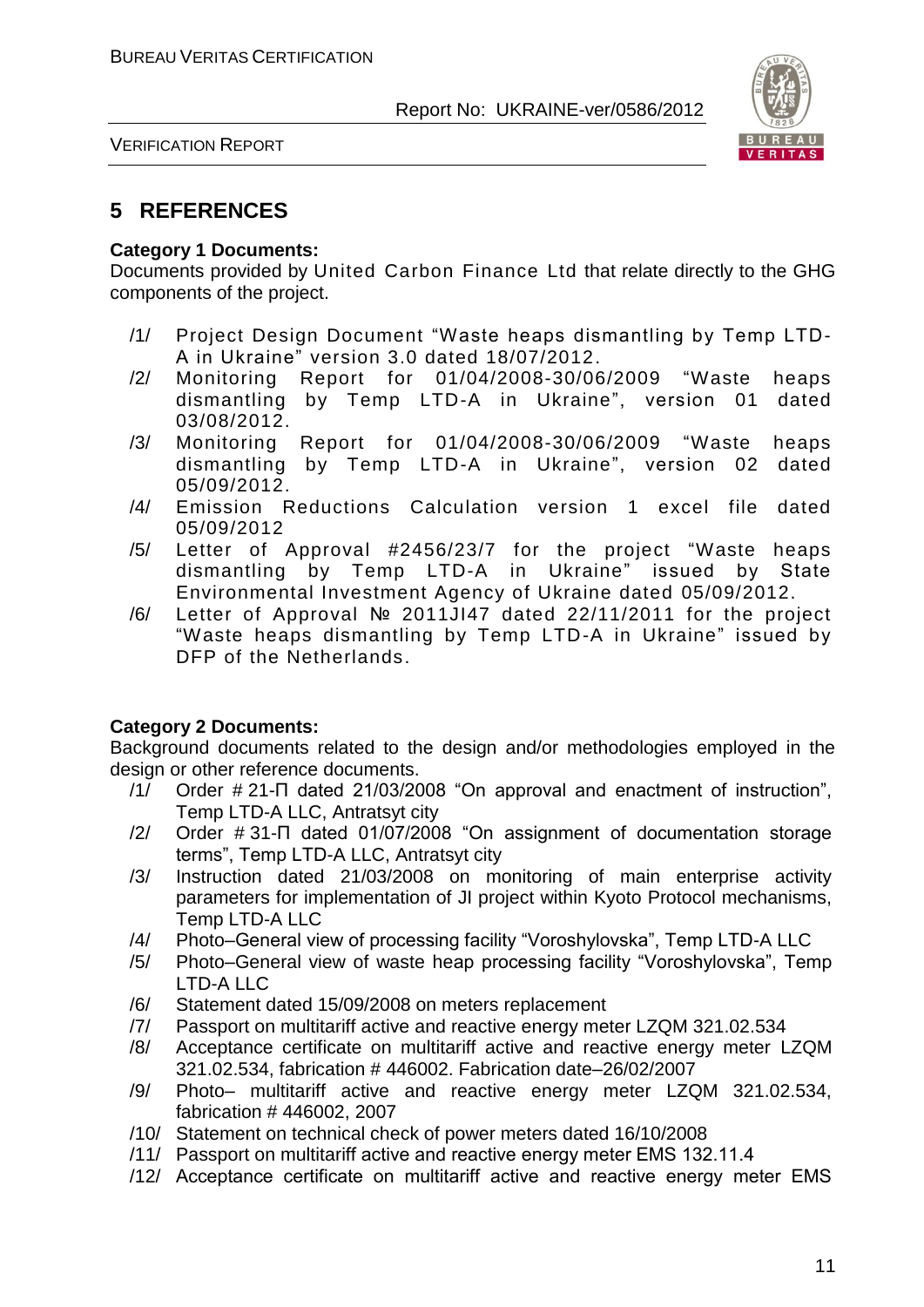VERIFICATION REPORT



132.11.4, fabrication # 352641. Fabrication date–12/05/2006

- /13/ Photo–multitariff active and reactive energy meter ЕМS 132.11.4, fabrication # 352641, 2006
- /14/ Passport on multitariff active and reactive energy meter LZQM 321.02.534
- /15/ Acceptance certificate on multitariff active and reactive energy meter LZQM 321.02.534, fabrication # 588429. Fabrication date–21/04/2008
- /16/ Photo–multitariff active and reactive energy meter LZQM 321.02.534, fabrication # 588429, 2008
- /17/ Technical passport on electronic railway scales type ВТВ-150С, fabrication # 030200814 at Donetsk railway Karakhash station. Passport dated of 14/02/2005
- /18/ Photo–general view of electronic railway scales Donetsk railway Karakhash station
- /19/ Photo–display of electronic railway scales Donetsk railway Karakhash station
- /20/ Turnover balance sheet as per billing statement 203 for November 2011, Temp LTD-A LLC
- /21/ Passport on power meter type NIK 2303 ART2T
- /22/ Information note on the amount and cost of electricity distributed to the supplier for April 2008, Temp LTD-A LLC
- /23/ Information note on the amount and cost of electricity distributed to the supplier for July 2008, Temp LTD-A LLC
- /24/ Information note on the amount and cost of electricity distributed to the supplier for November 2008, Temp LTD-A LLC
- /25/ Information note on the amount and cost of electricity distributed to the supplier for December 2008, Temp LTD-A LLC
- /26/ Information note on the amount and cost of electricity distributed to the supplier for January 2009, Temp LTD-A LLC
- /27/ Information note on the amount and cost of electricity distributed to the supplier for May 2009, Temp LTD-A LLC
- /28/ Information note on the amount and cost of electricity distributed to the supplier for March 2009, Temp LTD-A LLC
- /29/ Information note on the amount and cost of electricity distributed to the supplier for April 2009, Temp LTD-A LLC
- /30/ Information note on the amount and cost of electricity distributed to the supplier for August 2009, Temp LTD-A LLC
- /31/ Pay slip on acceptance of freight # 49835544 dated 31/10/2008, Temp LTD-A LLC
- /32/ Pay slip on acceptance of freight # 49835369 dated 24/10/2008, Temp LTD-A LLC
- /33/ Pay slip on acceptance of freight # 50090314 dated 17/10/2008, Temp LTD-A LLC
- /34/ Permit on increased risk works execution and increased risk equipment operation # 3129.08.30 – 10.10.1 dated 24/10/2008, Temp LTD-A LLC
- /35/ Permit on increased risk works execution and increased risk equipment operation # 57.08.30 – 10.10.1 dated 14/01/2008, Temp LTD-A LLC
- /36/ Complex state expert opinion # 412 dated 17/10/2007, Temp LTD-A LLC
- /37/ State license Series АБ # 206551 on project works.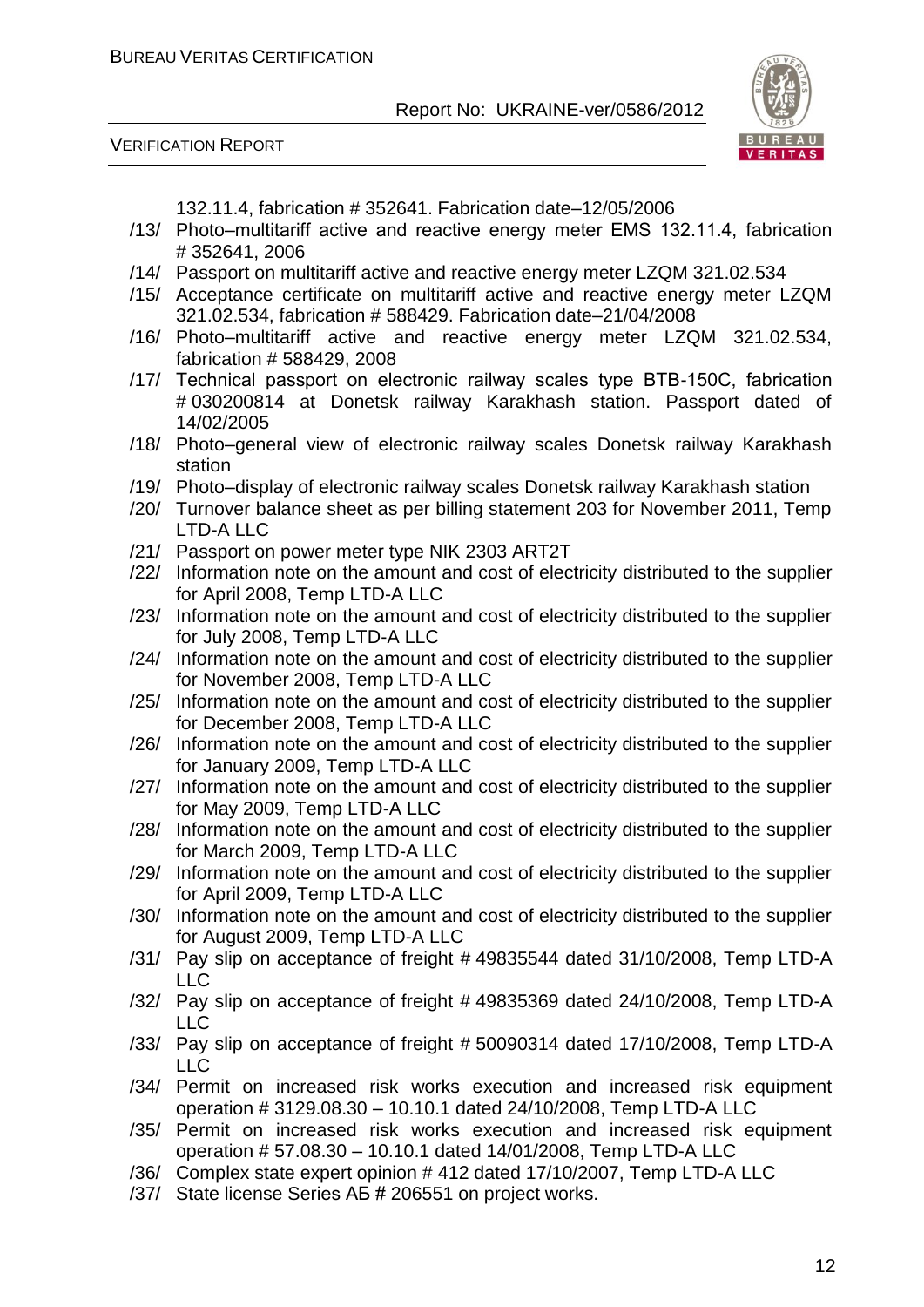

VERIFICATION REPORT

Production site electricity supply working project, Temp LTD-A LLC, dated 2007 /38/ License Series АБ # 206551 dated 01/10/2005, Temp LTD-A LLC

- /39/ EIA of project on building of concentration plant dated 25/09/2006, Temp LTD-A LLC
- /40/ Expert opinion on occupational health and safety # 36189153.051549 С.11. as per the Agreement # 3472, dated 07/12/2011, Temp LTD-A LLC
- /41/ Organizational and technical preventive measures on occupational health and safety for 2009, Temp LTD-A LLC

#### **Persons interviewed:**

List persons interviewed during the verification or persons that contributed with other information that are not included in the documents listed above.

- /1/ Sergiy Karuna Legal Councel, Temp LTD-A
- /2/ Alexander Glotov Deputy director for Operations, Temp LTD-A
- /3/ Elena Korotchenko Chief accountant, Temp LTD-A
- /4/ Sergey Aleksyutin Chief power engineering specialist (electrician) , Temp LTD-A
- /5/ Tahir Musayev representative of the project Developer United Carbon Finance Ltd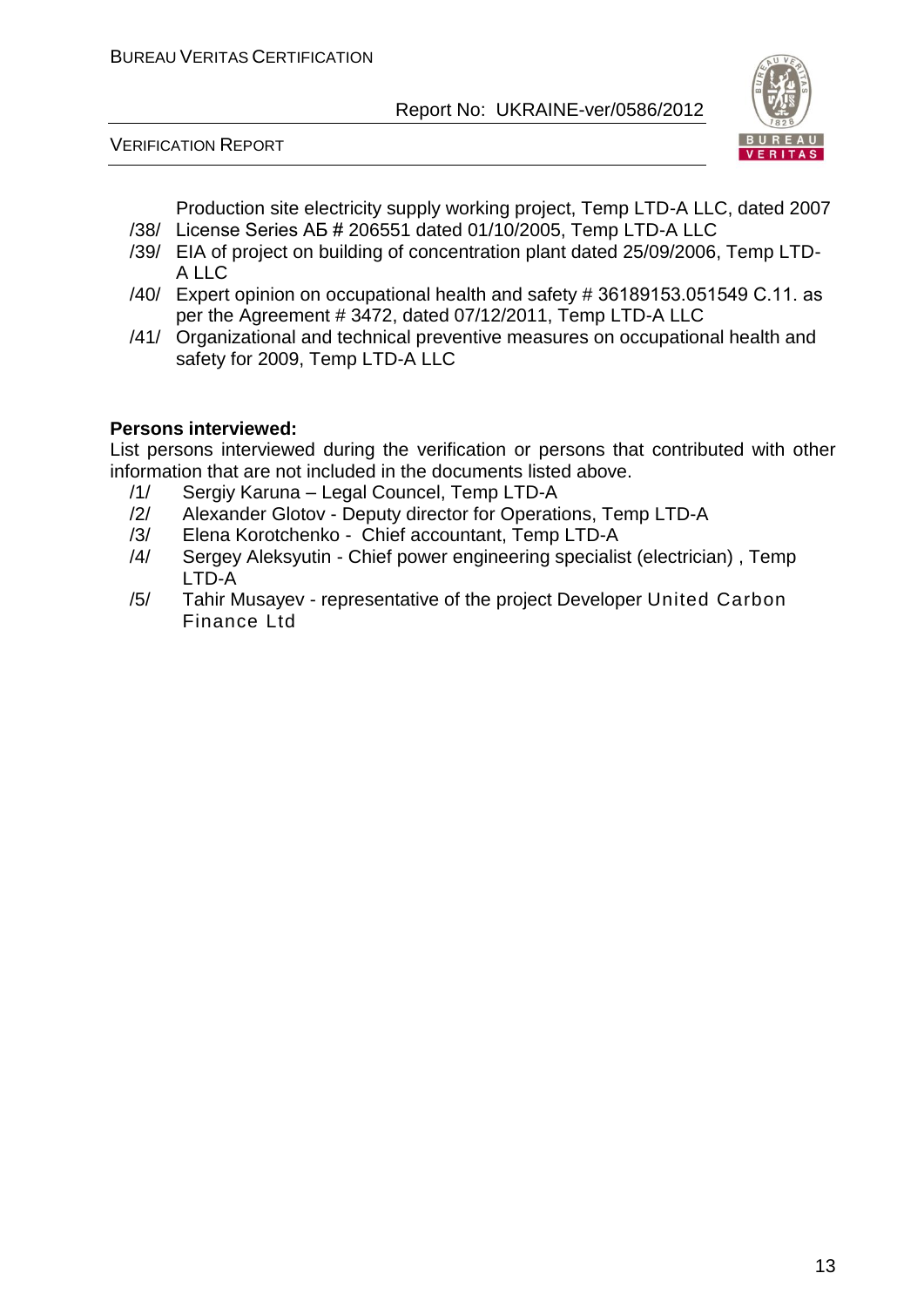

VERIFICATION REPORT

#### APPENDIX A: VERIFICATION PROTOCOL

#### **Check list for verification, according to the JOINT IMPLEMENTATION DETERMINATION AND VERIFICATION MANUAL (Version 01)**

| <b>DVM</b><br>Paragraph | <b>Check Item</b>                                                                                                                                                                                                                                                                             | <b>Initial finding</b>                                                                                                                                                                                                                                                                                                                                                                                                        | <b>Draft</b><br><b>Conclusion</b> | <b>Final</b><br><b>Conclusion</b> |
|-------------------------|-----------------------------------------------------------------------------------------------------------------------------------------------------------------------------------------------------------------------------------------------------------------------------------------------|-------------------------------------------------------------------------------------------------------------------------------------------------------------------------------------------------------------------------------------------------------------------------------------------------------------------------------------------------------------------------------------------------------------------------------|-----------------------------------|-----------------------------------|
|                         | <b>Project approvals by Parties involved</b>                                                                                                                                                                                                                                                  |                                                                                                                                                                                                                                                                                                                                                                                                                               |                                   |                                   |
| 90                      | Has the DFPs of at least one Party<br>involved, other than the host Party,<br>issued a written project approval<br>submitting<br>when<br>the<br>first<br>verification report to the secretariat<br>for publication in accordance with<br>paragraph 38 of the JI guidelines,<br>at the latest? | Corrective Action Request (CAR) 01.<br>Please provide the Letter of Approval issued<br>by the DFP of Ukraine. Please also specify ITL<br>of the project in the MR.<br>Corrective Action Request (CAR) 02.<br>Please specify ITL of the project in the MR.                                                                                                                                                                     | <b>CAR 01</b><br><b>CAR 02</b>    | OK.<br><b>OK</b>                  |
| 91                      | Are all the written project approvals<br>by Parties involved unconditional?                                                                                                                                                                                                                   | See CAR 01 above.                                                                                                                                                                                                                                                                                                                                                                                                             | <b>OK</b>                         | <b>OK</b>                         |
|                         | <b>Project implementation</b>                                                                                                                                                                                                                                                                 |                                                                                                                                                                                                                                                                                                                                                                                                                               |                                   |                                   |
| 92                      | Has the project been implemented<br>accordance with the PDD<br>in.<br>regarding which the determination<br>has been deemed final and is so<br>listed on the UNFCCC JI website?                                                                                                                | Clarification Request (CL) 01.<br>Please clarify whether dismantling facility was<br>operational for the whole monitoring period or<br>were there any stoppages in its operation?<br><b>Clarification Request (CL) 02.</b><br>In most cases facilities applying the same<br>technology as in the Project do not operate in<br>winter time. On p.9 of the MR it is stated that<br>"If some main project equipment has not been | <b>CL 01</b><br>CL 02             | OK<br><b>OK</b>                   |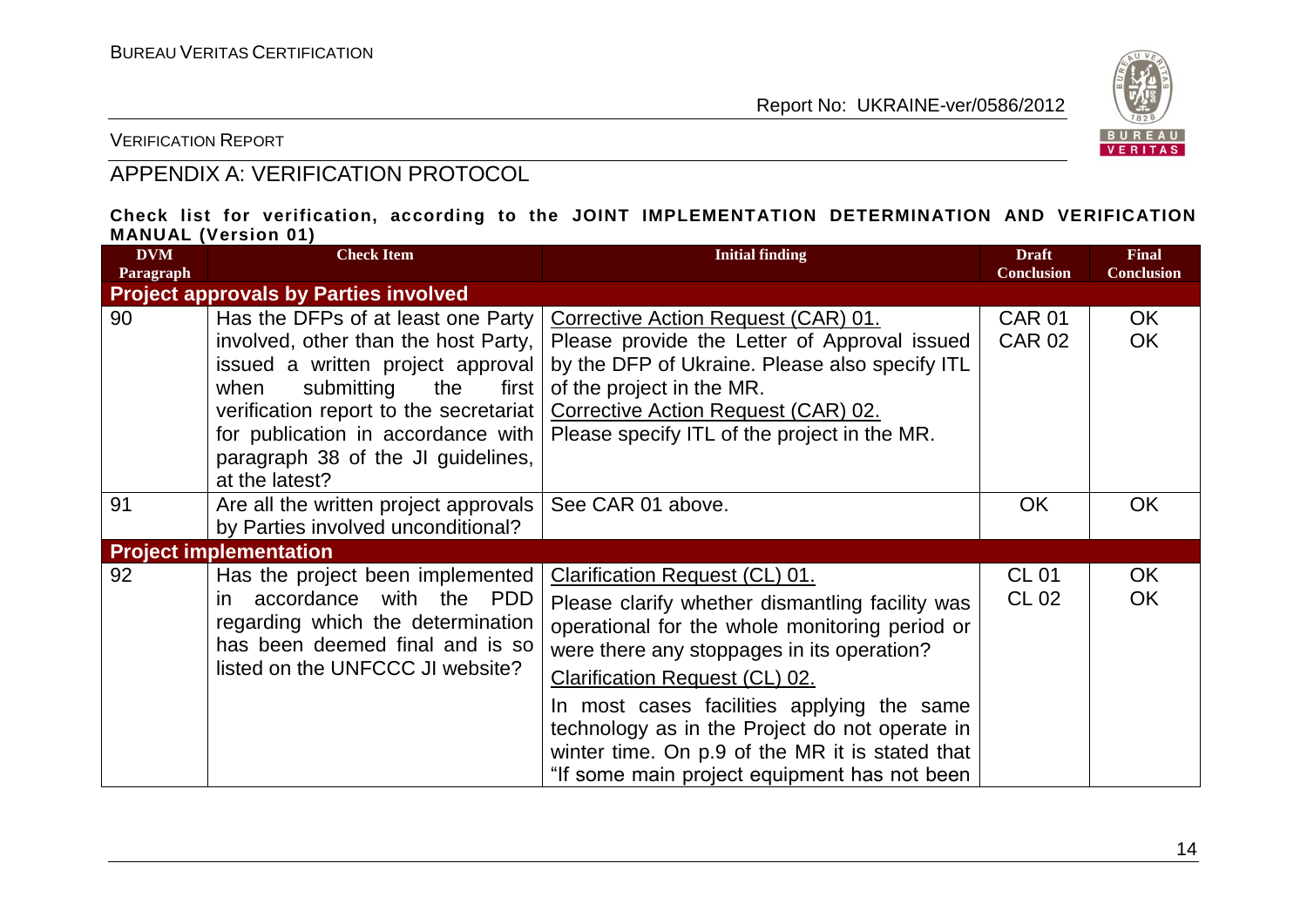

| <b>DVM</b><br>Paragraph | <b>Check Item</b>                                                                                                                                                                                                                                                                                                                                                                 | <b>Initial finding</b>                                                                                                                                                                                 | <b>Draft</b><br><b>Conclusion</b> | <b>Final</b><br><b>Conclusion</b> |
|-------------------------|-----------------------------------------------------------------------------------------------------------------------------------------------------------------------------------------------------------------------------------------------------------------------------------------------------------------------------------------------------------------------------------|--------------------------------------------------------------------------------------------------------------------------------------------------------------------------------------------------------|-----------------------------------|-----------------------------------|
|                         |                                                                                                                                                                                                                                                                                                                                                                                   | working<br>during monitoring ()emission<br>reductions for this period will be assumed<br>equal to 0. However, excel calculation file<br>provides the calculation for winter months.<br>Please explain. |                                   |                                   |
| 93                      | What is the status of operation of<br>the project during the monitoring<br>period?                                                                                                                                                                                                                                                                                                | The project has been operational for the<br>whole monitoring period.                                                                                                                                   | <b>OK</b>                         | <b>OK</b>                         |
|                         | <b>Compliance with monitoring plan</b>                                                                                                                                                                                                                                                                                                                                            |                                                                                                                                                                                                        |                                   |                                   |
| 94                      | the<br>monitoring<br><b>Did</b><br>occur<br>accordance with the monitoring<br>plan included in the PDD regarding   included in the PDD.<br>which the determination has been<br>deemed final and is so listed on the<br><b>UNFCCC JI website?</b>                                                                                                                                  | the<br>monitoring<br>in   Yes,<br>occurs<br><u>in</u><br>accordance with the monitoring plan                                                                                                           | <b>OK</b>                         | <b>OK</b>                         |
| 95(a)                   | calculating the emission<br>For<br>reductions or enhancements of net  <br>removals, were key factors, e.g.<br>those listed in $23$ (b) (i)-(vii) above,<br>influencing the baseline emissions<br>or net removals and the activity<br>level of the project and the<br>emissions or removals as well as<br>risks associated with the project<br>taken into account, as appropriate? | Yes, all relevant key factors were taken<br>into account, as appropriate.                                                                                                                              | <b>OK</b>                         | <b>OK</b>                         |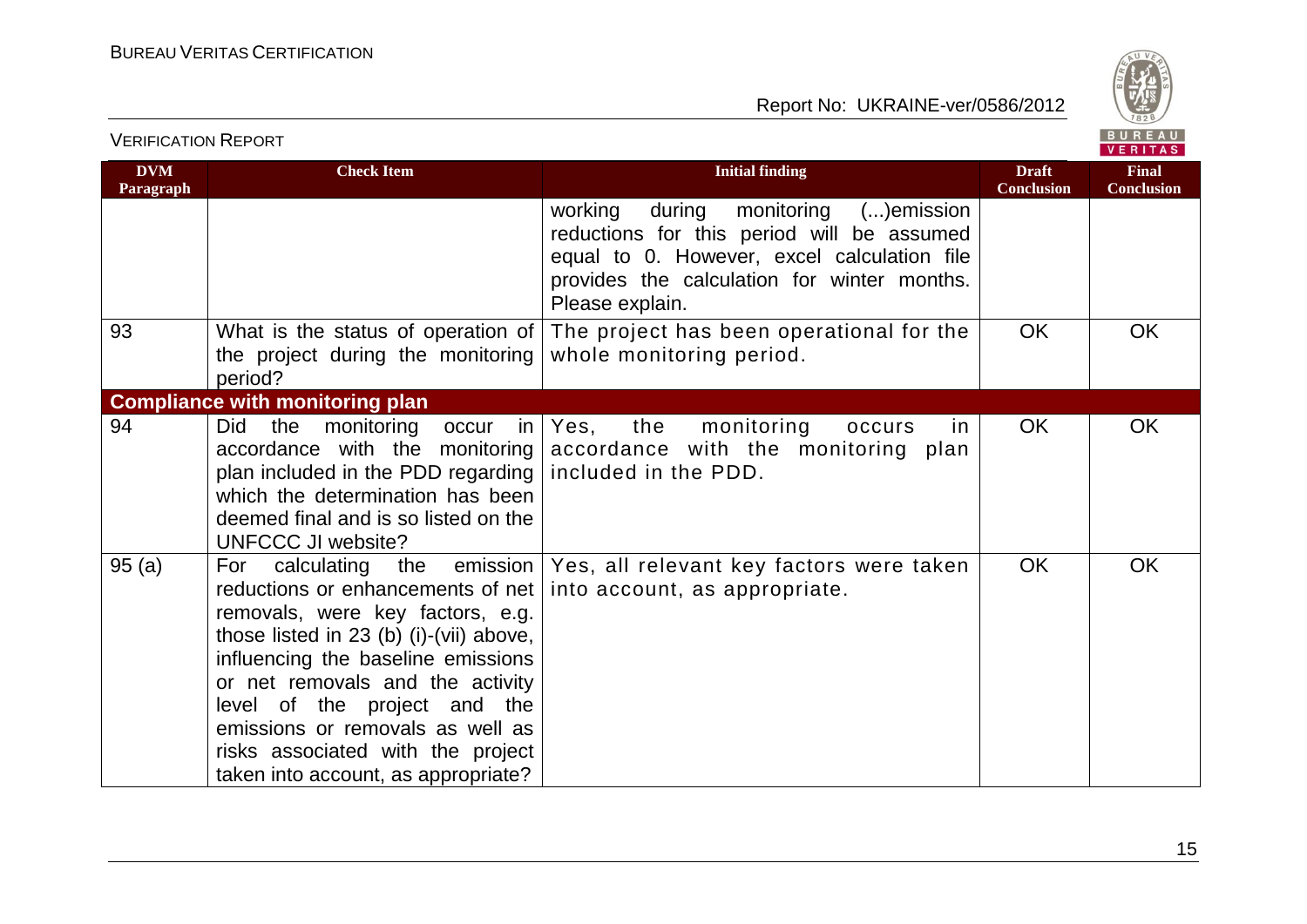

| <b>VERIFICATION REPORT</b> |                                                                                                                                                                                                                                                                            |                                                                                                                                                                                                                                                                                                                                                                                                                  |                                                 | BUREAU<br><b>VERITAS</b>          |
|----------------------------|----------------------------------------------------------------------------------------------------------------------------------------------------------------------------------------------------------------------------------------------------------------------------|------------------------------------------------------------------------------------------------------------------------------------------------------------------------------------------------------------------------------------------------------------------------------------------------------------------------------------------------------------------------------------------------------------------|-------------------------------------------------|-----------------------------------|
| <b>DVM</b><br>Paragraph    | <b>Check Item</b>                                                                                                                                                                                                                                                          | <b>Initial finding</b>                                                                                                                                                                                                                                                                                                                                                                                           | <b>Draft</b><br><b>Conclusion</b>               | <b>Final</b><br><b>Conclusion</b> |
| 95(b)                      | Are<br>for<br>data<br>used<br>sources<br>calculating emission reductions or<br>enhancements of net removals<br>clearly identified, reliable<br>and<br>transparent?                                                                                                         | Corrective Action Request (CAR) 03.<br>Please exclude reference 2 from p.3 of the<br>Monitoring report.                                                                                                                                                                                                                                                                                                          | <b>CAR 03</b>                                   | OK.                               |
| 95(c)                      | Are emission factors, including<br>default emission factors, if used for<br>calculating the emission reductions<br>or enhancements of net removals,<br>selected by carefully balancing<br>accuracy and reasonableness, and<br>appropriately justified of<br>the<br>choice? | Corrective Action Request (CAR) 04.<br>Reference 6 does not contain the referred<br>value 0.85. Please correct or clarify how the<br>value was achieved.<br>Corrective Action Request (CAR) 05.<br>For the parameter $EF_{CH4, CM}$ please use the<br>latest version of NIR for 1990-2010. Please<br>check the reference 11.<br>Corrective Action Request (CAR) 06.<br>Please check and correct the reference 11 | <b>CAR 04</b><br><b>CAR 05</b><br><b>CAR 06</b> | <b>OK</b><br><b>OK</b>            |
| 95(d)                      | the calculation of emission<br>ls l<br>reductions or enhancements of net<br>removals based on conservative<br>assumptions<br>and<br>the<br>most<br>plausible scenarios in a transparent<br>manner?                                                                         | Yes, the<br>calculation<br>of<br>emission<br>reductions<br>based<br>conservative<br>on<br>assumptions and the most plausible<br>scenarios in a transparent manner.                                                                                                                                                                                                                                               | <b>OK</b>                                       | OK                                |
|                            | <b>Applicable to JI SSC projects only</b>                                                                                                                                                                                                                                  |                                                                                                                                                                                                                                                                                                                                                                                                                  |                                                 |                                   |
| 96                         | Is the relevant threshold to be<br>classified as JI SSC project not<br>exceeded during the monitoring                                                                                                                                                                      | N/A                                                                                                                                                                                                                                                                                                                                                                                                              | <b>OK</b>                                       | OK                                |

16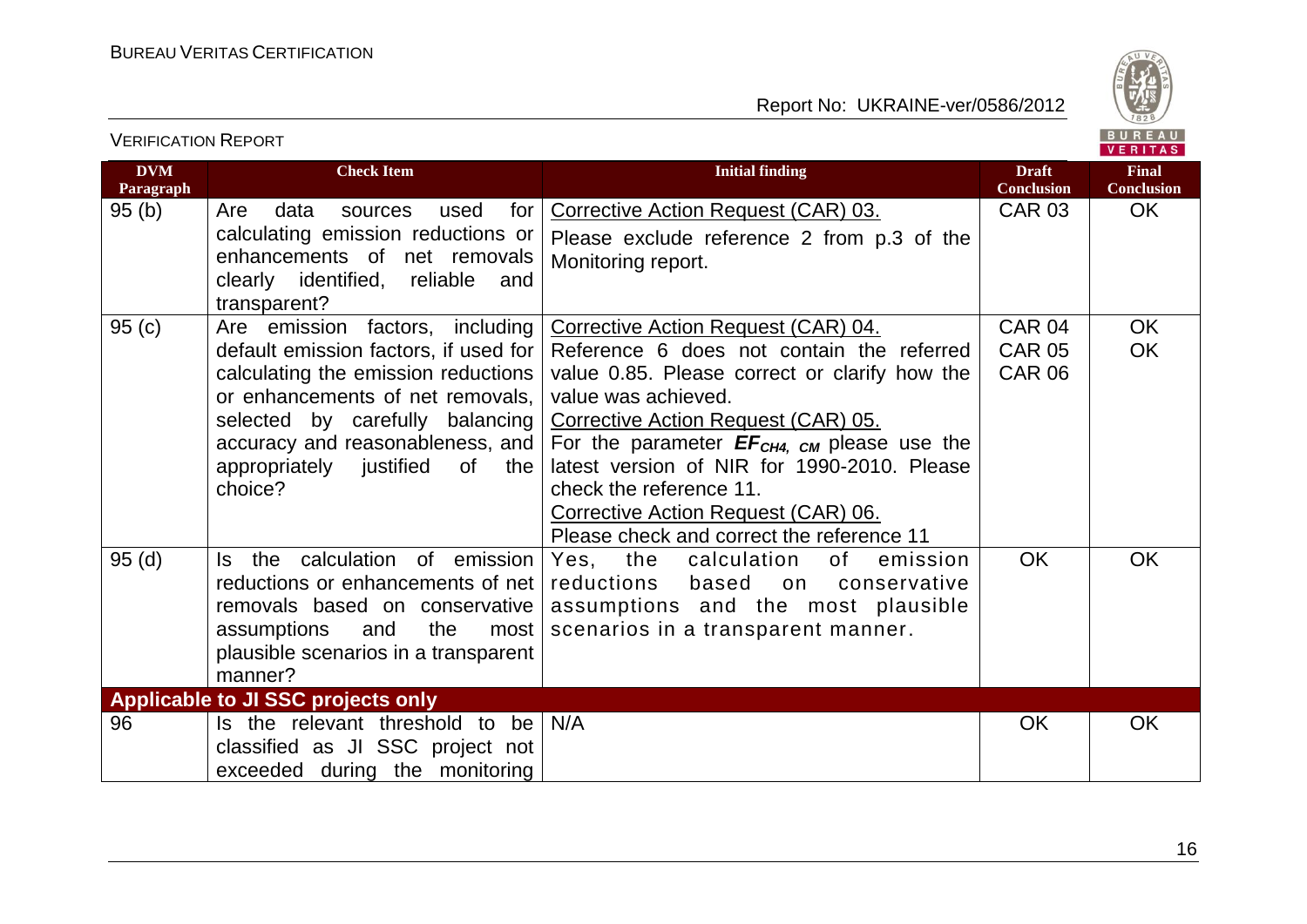

| <u>VERIFICATION KEPORT</u> |                                                                                                                                                                                                                                                                                                                                       |                        |                                   | VERITAS                           |
|----------------------------|---------------------------------------------------------------------------------------------------------------------------------------------------------------------------------------------------------------------------------------------------------------------------------------------------------------------------------------|------------------------|-----------------------------------|-----------------------------------|
| <b>DVM</b><br>Paragraph    | <b>Check Item</b>                                                                                                                                                                                                                                                                                                                     | <b>Initial finding</b> | <b>Draft</b><br><b>Conclusion</b> | <b>Final</b><br><b>Conclusion</b> |
|                            | period<br>on an annual average<br>basis?                                                                                                                                                                                                                                                                                              |                        |                                   |                                   |
|                            | If the threshold is exceeded, is the<br>maximum emission reduction level                                                                                                                                                                                                                                                              |                        |                                   |                                   |
|                            | estimated in the PDD for the JI                                                                                                                                                                                                                                                                                                       |                        |                                   |                                   |
|                            | SSC project or the bundle for the<br>monitoring period determined?                                                                                                                                                                                                                                                                    |                        |                                   |                                   |
|                            | Applicable to bundled JI SSC projects only                                                                                                                                                                                                                                                                                            |                        |                                   |                                   |
| 97(a)                      | Has the composition of the bundle<br>not changed from that is stated in                                                                                                                                                                                                                                                               | N/A                    | OK                                | OK                                |
|                            | F-JI-SSCBUNDLE?                                                                                                                                                                                                                                                                                                                       |                        |                                   |                                   |
| 97(b)                      | If the determination was conducted<br>the basis of an overall<br>on<br>monitoring plan, have the project<br>participants submitted a common<br>monitoring report?                                                                                                                                                                     | N/A                    | OK                                | OK                                |
| 98                         | If the monitoring is based on $a$<br>monitoring plan that provides for<br>overlapping monitoring periods, are<br>monitoring<br>periods<br>the<br>per<br>component of the project clearly<br>specified in the monitoring report?<br>Do the monitoring periods not<br>overlap with those for which<br>verifications were already deemed | N/A                    | OK                                | OK                                |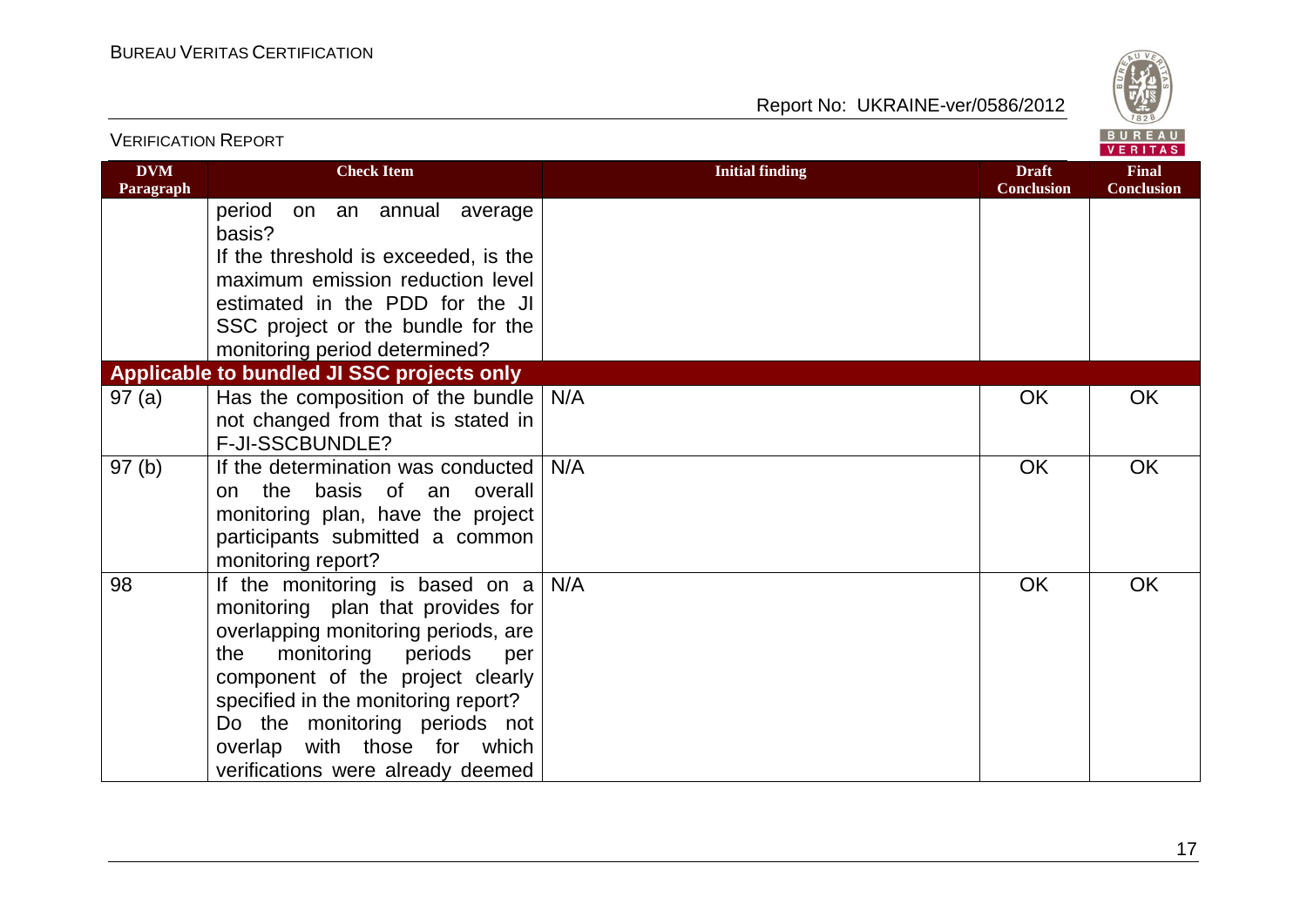

| <b>VERIFICATION REPORT</b> |                                                                                                                                                                                                                                                                                                           |                                                                                                                                                                                    |                                   | BUREAU<br><b>VERITAS</b>          |
|----------------------------|-----------------------------------------------------------------------------------------------------------------------------------------------------------------------------------------------------------------------------------------------------------------------------------------------------------|------------------------------------------------------------------------------------------------------------------------------------------------------------------------------------|-----------------------------------|-----------------------------------|
| <b>DVM</b><br>Paragraph    | <b>Check Item</b>                                                                                                                                                                                                                                                                                         | <b>Initial finding</b>                                                                                                                                                             | <b>Draft</b><br><b>Conclusion</b> | <b>Final</b><br><b>Conclusion</b> |
|                            | final in the past?                                                                                                                                                                                                                                                                                        |                                                                                                                                                                                    |                                   |                                   |
|                            | <b>Revision of monitoring plan</b>                                                                                                                                                                                                                                                                        |                                                                                                                                                                                    |                                   |                                   |
|                            | Applicable only if monitoring plan is revised by project participant                                                                                                                                                                                                                                      |                                                                                                                                                                                    |                                   |                                   |
| 99(a)                      | Did the project participants provide<br>an appropriate justification for the<br>proposed revision?                                                                                                                                                                                                        | N/A                                                                                                                                                                                | <b>OK</b>                         | <b>OK</b>                         |
| 99(b)                      | the<br>revision<br><b>Does</b><br>proposed<br>the accuracy<br>and/or<br>improve<br>applicability of information collected<br>compared to the original monitoring<br>plan without changing conformity<br>the<br>relevant rules<br>and<br>with<br>regulations for the establishment of<br>monitoring plans? | N/A                                                                                                                                                                                | <b>OK</b>                         | <b>OK</b>                         |
| Data management            |                                                                                                                                                                                                                                                                                                           |                                                                                                                                                                                    |                                   |                                   |
| 101 $(a)$                  | Is the implementation of data<br>collection<br>procedures<br>in.<br>accordance with the monitoring<br>plan, including the quality control<br>and quality assurance procedures?                                                                                                                            | Yes, the implementation of data collection<br>procedures is in<br>accordance<br>with<br>the<br>monitoring plan, including the quality control<br>and quality assurance procedures. | <b>OK</b>                         | <b>OK</b>                         |
| 101(b)                     | Is the function of the monitoring                                                                                                                                                                                                                                                                         | Corrective Action Request (CAR) 07.                                                                                                                                                | <b>CAR 07</b>                     | OK                                |
|                            | equipment, including its calibration                                                                                                                                                                                                                                                                      | Please provide passport and calibration                                                                                                                                            | <b>CAR 08</b>                     | OK                                |
|                            | status, in order?                                                                                                                                                                                                                                                                                         | certificates that ensure accuracy of measuring                                                                                                                                     | <b>CAR 09</b>                     | OK                                |
|                            |                                                                                                                                                                                                                                                                                                           | in the monitoring period for scales reg.#3713.                                                                                                                                     | <b>CAR 10</b>                     | OK                                |
|                            |                                                                                                                                                                                                                                                                                                           | Corrective Action Request (CAR) 08.                                                                                                                                                |                                   |                                   |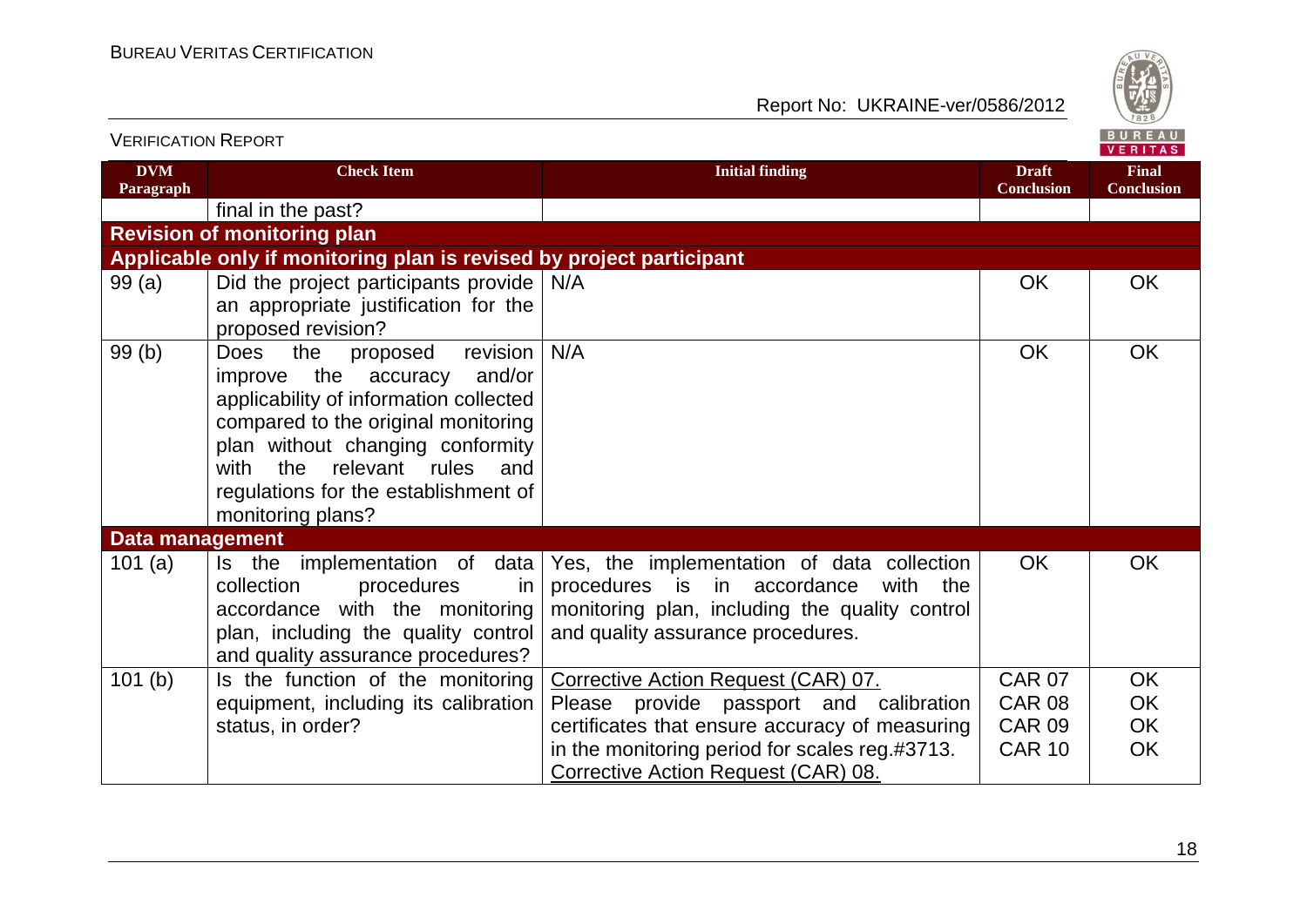

VERIFICATION REPORT

| <b>DVM</b><br>Paragraph | <b>Check Item</b>                                                                                                          | <b>Initial finding</b>                                                                                                                                                                                                                                                                                                                                                                                                    | <b>Draft</b><br><b>Conclusion</b> | <b>Final</b><br><b>Conclusion</b> |
|-------------------------|----------------------------------------------------------------------------------------------------------------------------|---------------------------------------------------------------------------------------------------------------------------------------------------------------------------------------------------------------------------------------------------------------------------------------------------------------------------------------------------------------------------------------------------------------------------|-----------------------------------|-----------------------------------|
|                         |                                                                                                                            | and calibration<br>Please provide passport<br>certificate<br>electric<br>for<br>meter<br>power<br>reg.#446002.<br>Corrective Action Request (CAR) 09.<br>Please provide the documental evidences that<br>training of personnel was conducted in each<br>year of the monitoring period.<br>Corrective Action Request (CAR) 10.<br>Please provide the numbers for all the tables<br>in the MR (see table on p.4 of the MR). |                                   |                                   |
| 101(c)                  | Are the evidence and records used<br>for the monitoring maintained in a<br>traceable manner?                               | The evidences and records used for the<br>monitoring maintained are in a traceable<br>manner                                                                                                                                                                                                                                                                                                                              | <b>OK</b>                         | <b>OK</b>                         |
| $101$ (d)               | the<br>data<br>collection<br>ls.<br>and<br>management system for the project<br>in accordance with the<br>monitoring plan? | The data collection and management system<br>for the project is in accordance with the<br>monitoring plan                                                                                                                                                                                                                                                                                                                 | <b>OK</b>                         | <b>OK</b>                         |
|                         |                                                                                                                            | Verification regarding programs of activities (additional elements for assessment)                                                                                                                                                                                                                                                                                                                                        |                                   |                                   |
| 102                     | Is any JPA that has not been<br>added to the JI PoA not verified?                                                          | N/A                                                                                                                                                                                                                                                                                                                                                                                                                       | <b>OK</b>                         | <b>OK</b>                         |
| 103                     | Is the verification based on the<br>monitoring reports of all JPAs to be<br>verified?                                      | N/A                                                                                                                                                                                                                                                                                                                                                                                                                       | <b>OK</b>                         | <b>OK</b>                         |
| 103                     | Does the verification ensure the<br>accuracy and conservativeness of                                                       | N/A                                                                                                                                                                                                                                                                                                                                                                                                                       | <b>OK</b>                         | OK                                |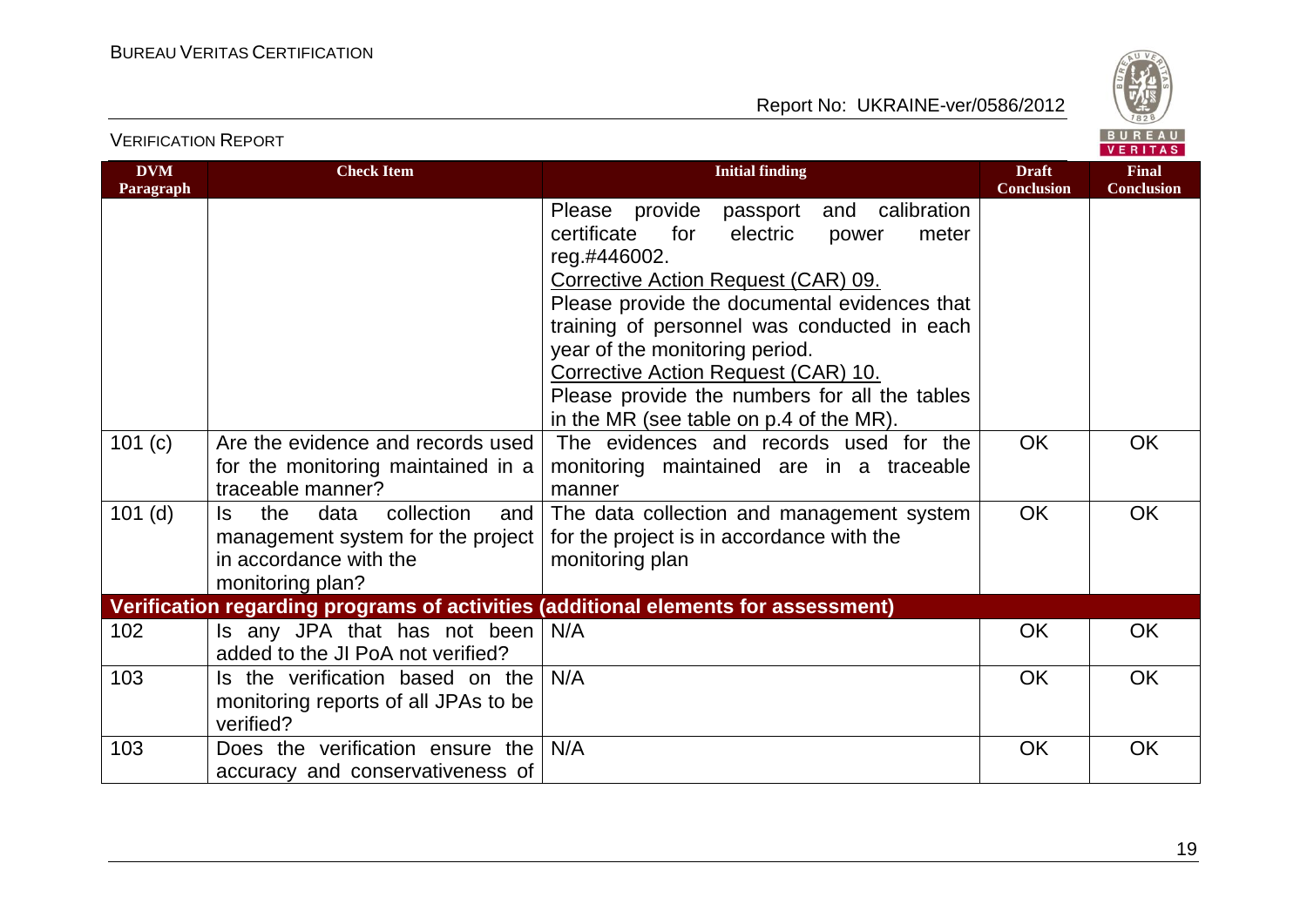

| <b>DVM</b><br>Paragraph | <b>Check Item</b>                                                                                                                                                                                                                                                                                                                                                                                                                                                            | <b>Initial finding</b> | <b>Draft</b><br><b>Conclusion</b> | <b>Final</b><br><b>Conclusion</b> |
|-------------------------|------------------------------------------------------------------------------------------------------------------------------------------------------------------------------------------------------------------------------------------------------------------------------------------------------------------------------------------------------------------------------------------------------------------------------------------------------------------------------|------------------------|-----------------------------------|-----------------------------------|
|                         | emission<br>reductions<br>the<br><b>or</b><br>of<br>enhancements<br>removals<br>generated by each JPA?                                                                                                                                                                                                                                                                                                                                                                       |                        |                                   |                                   |
| 104                     | Does the monitoring period not<br>overlap with previous monitoring<br>periods?                                                                                                                                                                                                                                                                                                                                                                                               | N/A                    | <b>OK</b>                         | <b>OK</b>                         |
| 105                     | If the AIE learns of an erroneously<br>included JPA, has the AIE informed<br>the JISC of its findings in writing?                                                                                                                                                                                                                                                                                                                                                            | N/A                    | <b>OK</b>                         | <b>OK</b>                         |
|                         | Applicable to sample-based approach only                                                                                                                                                                                                                                                                                                                                                                                                                                     |                        |                                   |                                   |
| 106                     | Does the sampling plan prepared<br>by the AIE:<br>(a) Describe its sample selection,<br>taking into<br>account that:<br>(i) For each verification that uses<br>a sample-based approach, the<br>selection<br>sample<br>shall<br>be<br>sufficiently representative of the<br>JPAs in the JI PoA such<br>extrapolation to all JPAs identified<br>for that verification is reasonable,<br>taking into account differences<br>among the characteristics<br>of .<br>JPAs, such as: | N/A                    | OK                                | <b>OK</b>                         |

VERIFICATION REPORT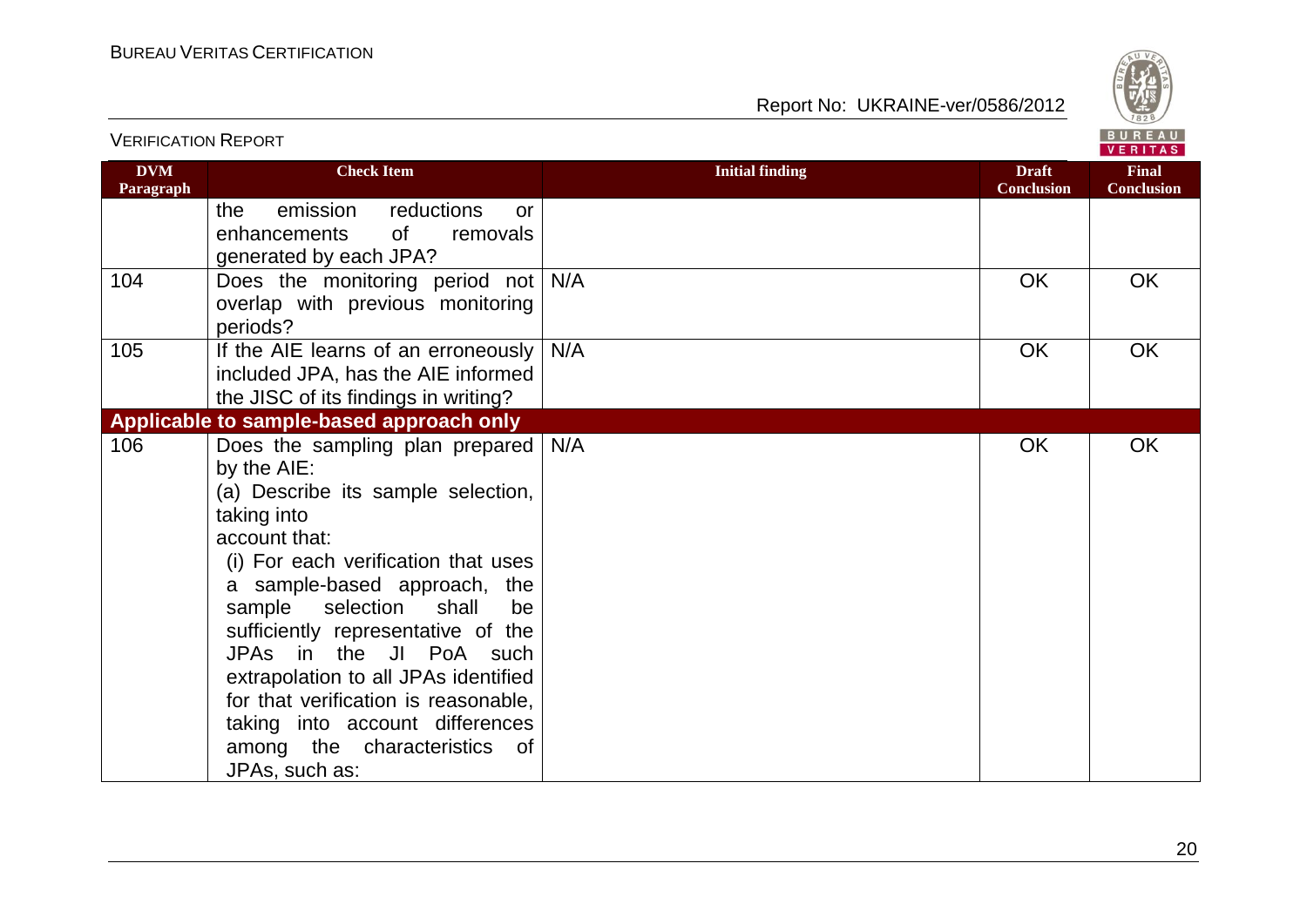

| <b>VERIFICATION REPORT</b> |                                                                                                                                                                                                                                                                                                                                                                                                                                                                     |                        |                                   | BUREAU<br>VERITAS                 |
|----------------------------|---------------------------------------------------------------------------------------------------------------------------------------------------------------------------------------------------------------------------------------------------------------------------------------------------------------------------------------------------------------------------------------------------------------------------------------------------------------------|------------------------|-----------------------------------|-----------------------------------|
| <b>DVM</b><br>Paragraph    | <b>Check Item</b>                                                                                                                                                                                                                                                                                                                                                                                                                                                   | <b>Initial finding</b> | <b>Draft</b><br><b>Conclusion</b> | <b>Final</b><br><b>Conclusion</b> |
|                            | - The types of JPAs;<br>The complexity<br>of<br>the<br>applicable technologies and/or<br>measures used;<br>- The geographical location of<br>each JPA;<br>- The amounts of expected<br>emission reductions of the JPAs<br>being verified;<br>- The number of JPAs for which<br>emission reductions are being<br>verified;<br>- The length of monitoring<br>periods of the JPAs being<br>verified; and<br>- The samples selected for prior<br>verifications, if any? |                        |                                   |                                   |
| 107                        | Is the sampling plan ready for<br>publication through the secretariat<br>along with the verification report<br>and supporting documentation?                                                                                                                                                                                                                                                                                                                        | N/A                    | <b>OK</b>                         | OK                                |
| 108                        | Has the AIE made site inspections  <br>of at least the square root of the<br>number of total JPAs, rounded to<br>the upper whole number? If the AIE                                                                                                                                                                                                                                                                                                                 | N/A                    | OK                                | <b>OK</b>                         |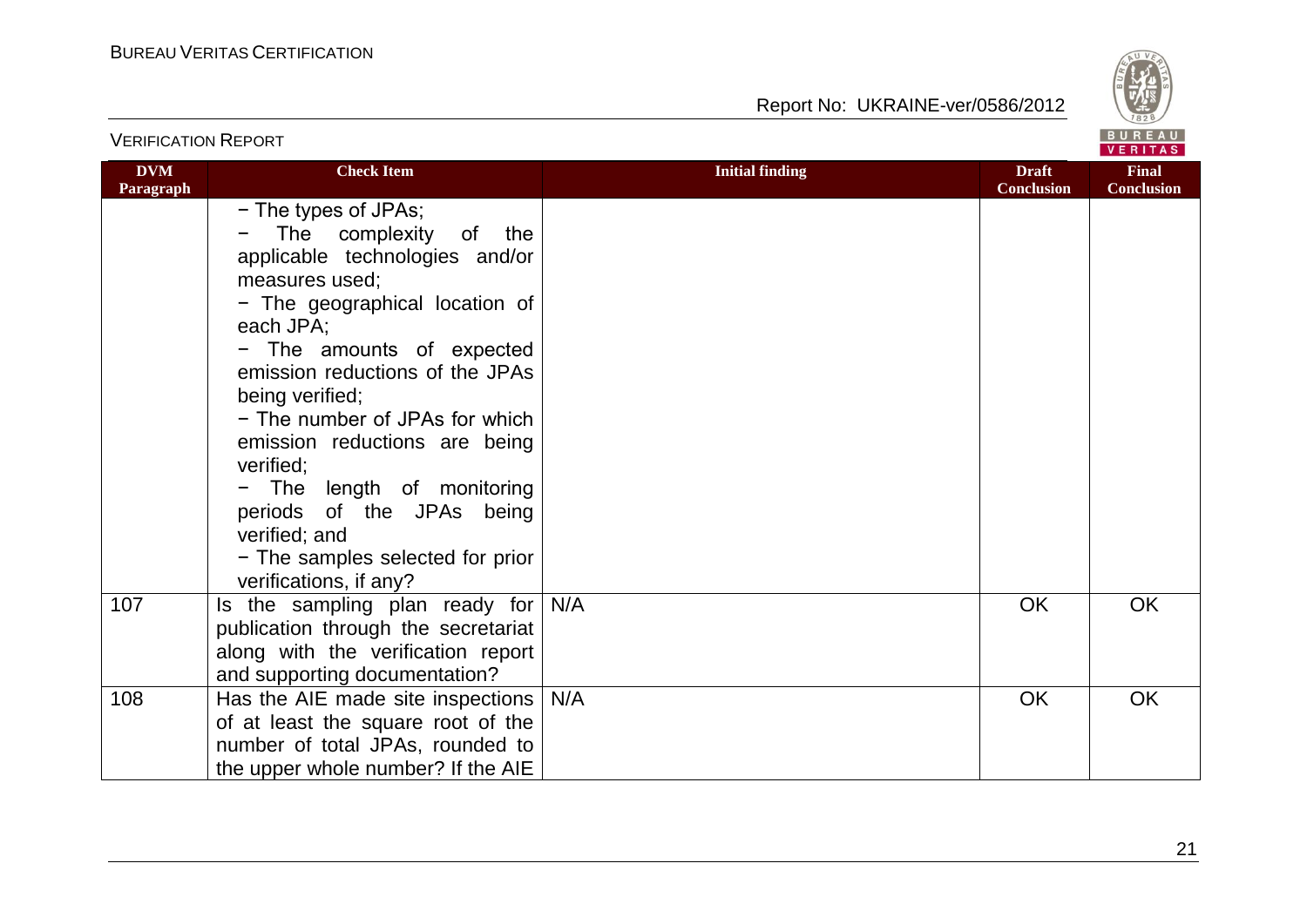

| <b>VERIFICATION REPORT</b> |                                                                                                                                                                                                                                     |                        | BUREAU<br><b>VERITAS</b>          |                                   |
|----------------------------|-------------------------------------------------------------------------------------------------------------------------------------------------------------------------------------------------------------------------------------|------------------------|-----------------------------------|-----------------------------------|
| <b>DVM</b><br>Paragraph    | <b>Check Item</b>                                                                                                                                                                                                                   | <b>Initial finding</b> | <b>Draft</b><br><b>Conclusion</b> | <b>Final</b><br><b>Conclusion</b> |
|                            | makes no site inspections or fewer<br>site inspections than the square<br>root of the number of total JPAs,<br>whole<br>rounded to the upper<br>number, then does the AIE provide<br>a reasonable explanation and<br>justification? |                        |                                   |                                   |
| 109                        | Is the sampling plan available for<br>submission to the secretariat for<br>the JISC.s ex ante assessment?<br>(Optional)                                                                                                             | N/A                    | <b>OK</b>                         | <b>OK</b>                         |
| 110                        | If the AIE learns of a fraudulently<br>included JPA, a fraudulently<br>monitored JPA or an inflated<br>number of emission reductions<br>claimed in a JI PoA, has the AIE<br>informed the JISC of the fraud in<br>writing?           | N/A                    | OK                                | <b>OK</b>                         |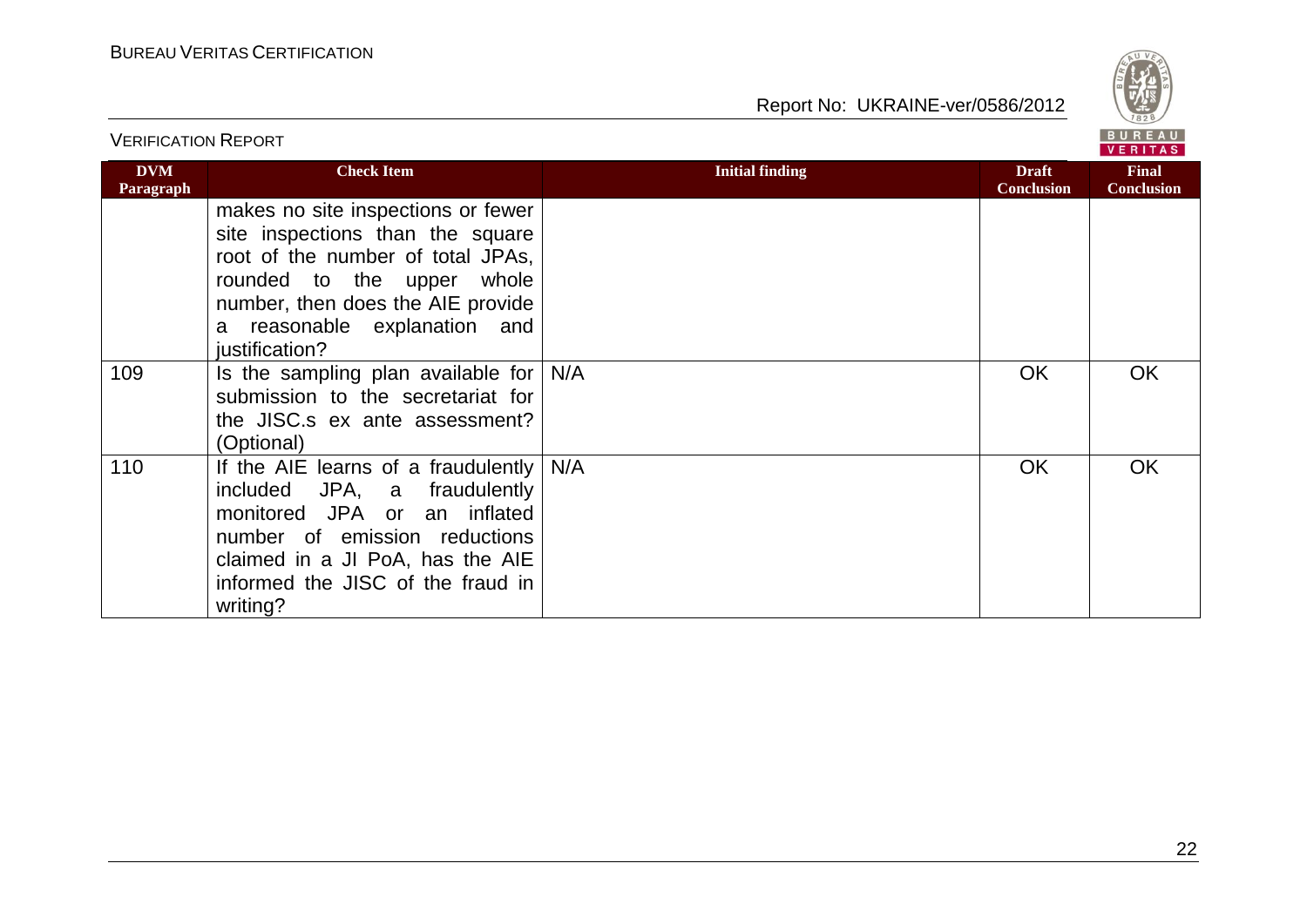

#### VERIFICATION REPORT

**Table 2 Resolution of Corrective Action and Clarification Requests**

| Draft report clarification and corrective   Ref. to<br>action requests by verification team                                                                        | checkli<br>st<br>questio<br>$n$ in<br>table 1 | Summary of project participant<br>response                      | <b>Verification team</b><br>conclusion |
|--------------------------------------------------------------------------------------------------------------------------------------------------------------------|-----------------------------------------------|-----------------------------------------------------------------|----------------------------------------|
| Corrective Action Request (CAR) 01.<br>Please provide the Letter of Approval<br>issued by the DFP of Ukraine. Please also<br>specify ITL of the project in the MR. |                                               | Letter of Approval issued by the<br>DFP of Ukraine is provided. |                                        |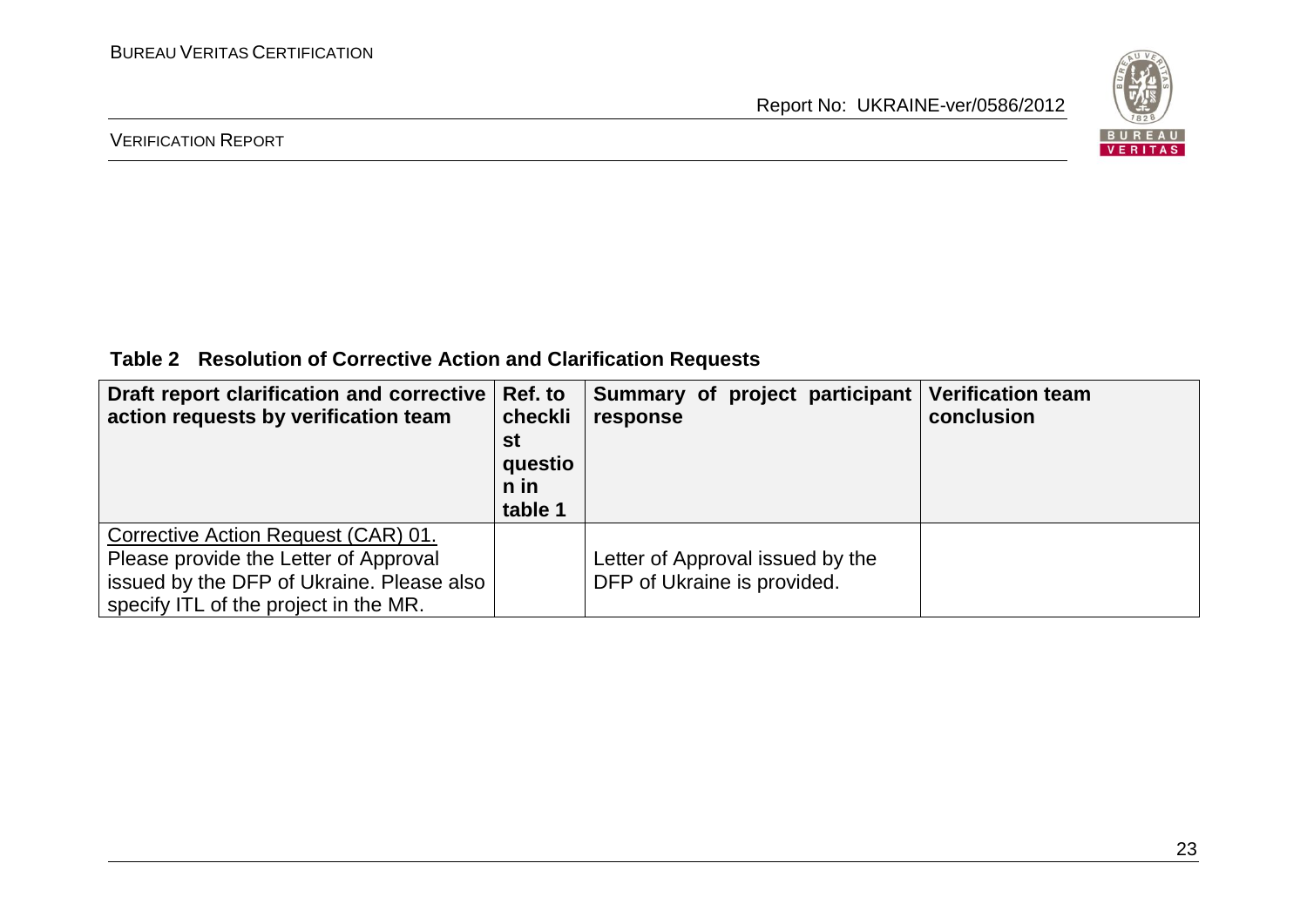

| <b>VERIFICATION REPORT</b>                                                                              |                                                                                                                                                                                                                                                                                                                                                                                                                                                                                                                                                                                         | BUREAU<br><b>VERITAS</b> |
|---------------------------------------------------------------------------------------------------------|-----------------------------------------------------------------------------------------------------------------------------------------------------------------------------------------------------------------------------------------------------------------------------------------------------------------------------------------------------------------------------------------------------------------------------------------------------------------------------------------------------------------------------------------------------------------------------------------|--------------------------|
| <b>Corrective Action Request (CAR) 02.</b><br>Please specify ITL of the project in the<br>MR.           | In accordance with JOINT<br><b>IMPLEMENTATION</b><br><b>DETERMINATION AND</b><br><b>VERIFICATION MANUAL</b><br>paragraphs 90 "The AIE should<br>assess whether at least one written<br>project approval by a Party<br>involved in the JI project, other<br>than the host Party(ies), has been<br>issued by the DFP of that Party<br>when submitting the first<br>verification report to the secretariat<br>for publication in accordance with<br>paragraph 38 of the JI guidelines,<br>at the latest". Project approval by<br>Parties involved is provided to the<br>verification team. |                          |
| Corrective Action Request (CAR) 03.<br>Please exclude reference 2 from p.3 of<br>the Monitoring report. | <b>Excluded</b>                                                                                                                                                                                                                                                                                                                                                                                                                                                                                                                                                                         |                          |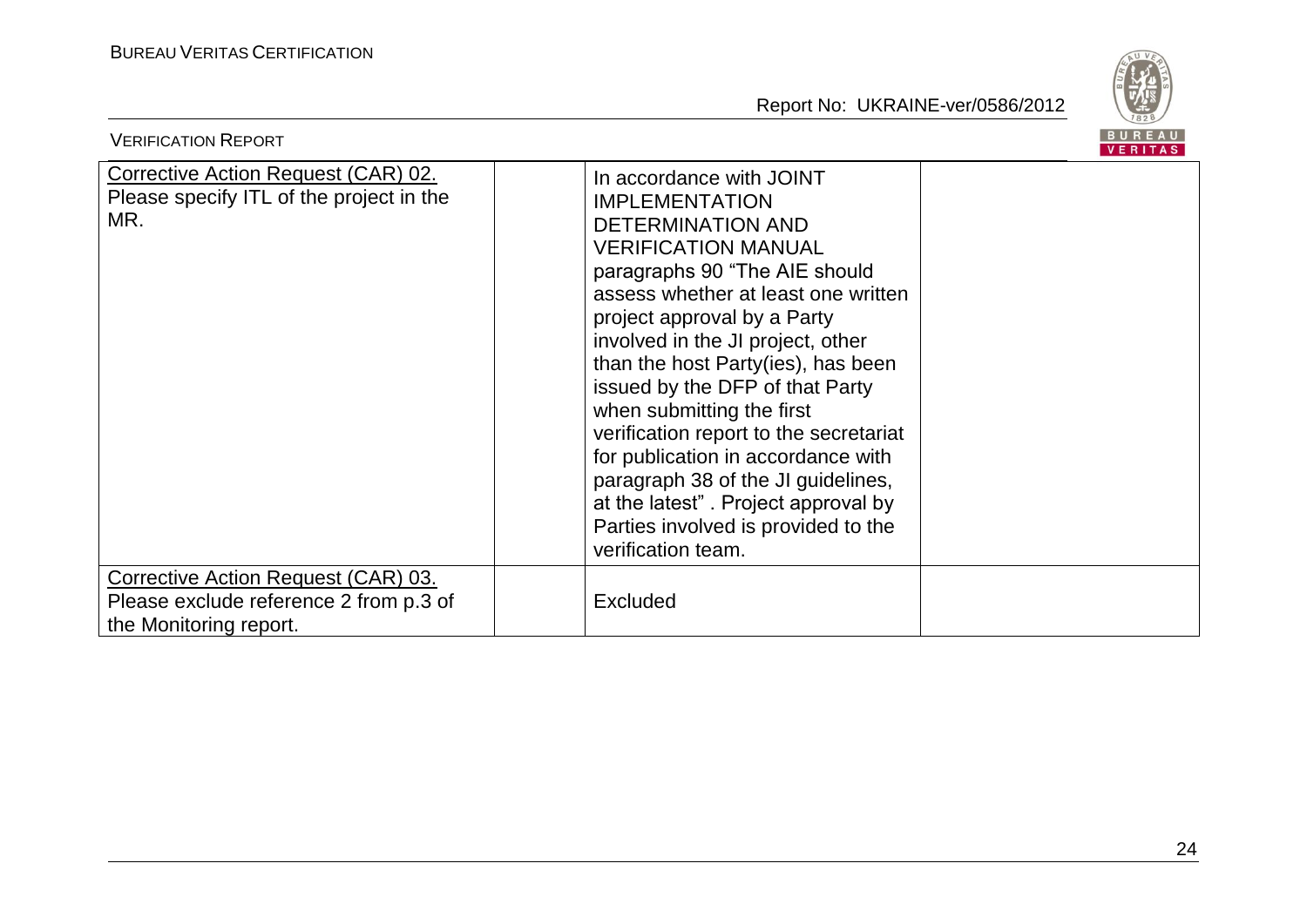

| <b>VERIFICATION REPORT</b>                                                                                                                               |                                                                                                                                                                                                                                                                                                                  | BUREAU<br>VERITAS |
|----------------------------------------------------------------------------------------------------------------------------------------------------------|------------------------------------------------------------------------------------------------------------------------------------------------------------------------------------------------------------------------------------------------------------------------------------------------------------------|-------------------|
| Corrective Action Request (CAR) 04.<br>Reference 6 does not contain the referred<br>value 0.85. Please correct or clarify how<br>the value was achieved. | Reference is corrected. The<br>referred value 0.85 kg/m3 is taken<br>as an average between two<br>suggested types of diesel: summer<br>and winter<br>http://elarum.ru/info/standards/gost<br>- 305-82/table 2 from GOST 305-<br>82 Diesel Fuel. Specifications.<br>Values are converted from kg/m3<br>into kg/l. |                   |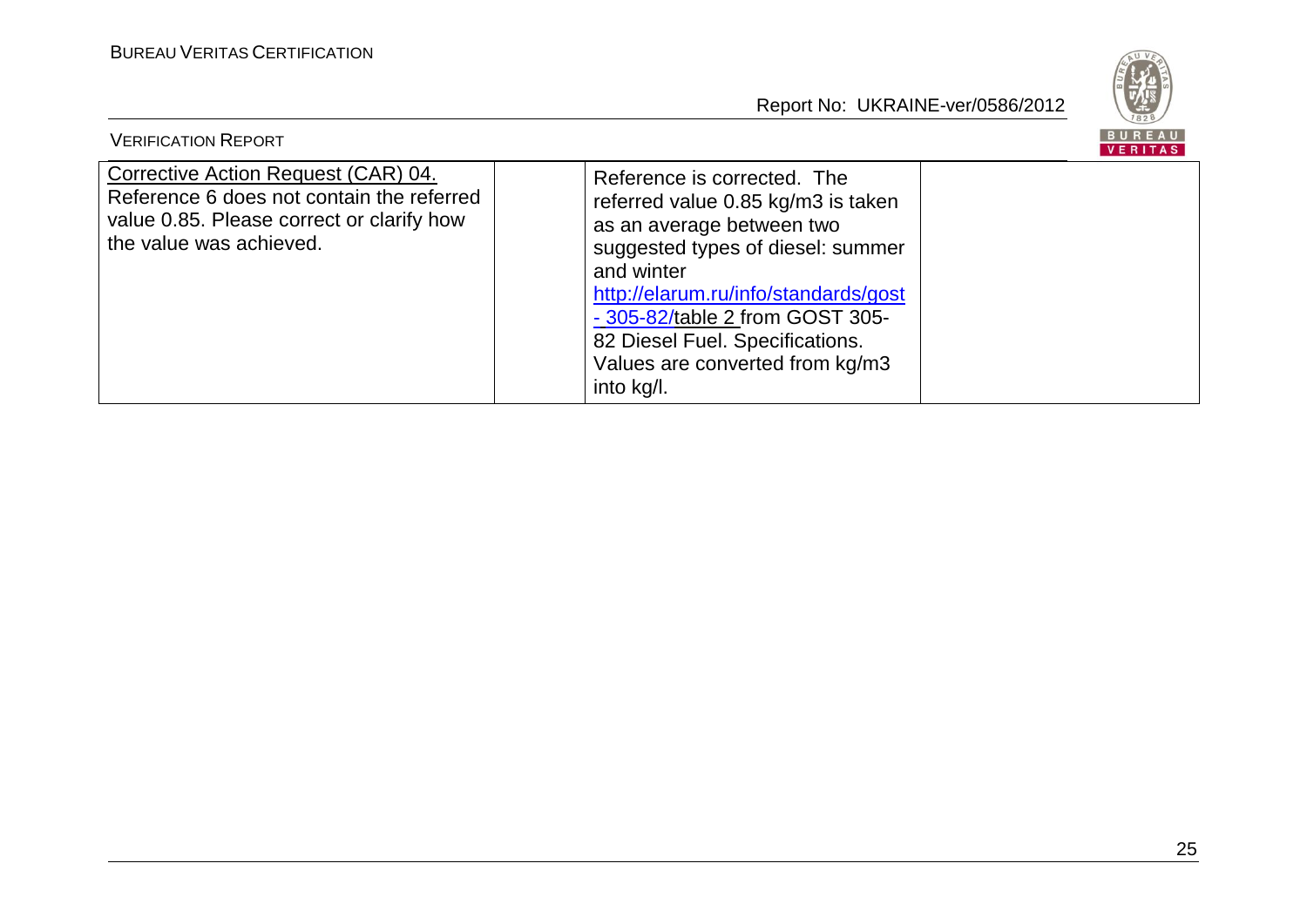

| <b>VERIFICATION REPORT</b>                                                                                                                                              |                                                                                                                                                                                                                                                                                                                                                                                                                                                                                                                                                                                                                                                                                                                                                                                                                  | <b>BUREAU</b><br>VERITAS |
|-------------------------------------------------------------------------------------------------------------------------------------------------------------------------|------------------------------------------------------------------------------------------------------------------------------------------------------------------------------------------------------------------------------------------------------------------------------------------------------------------------------------------------------------------------------------------------------------------------------------------------------------------------------------------------------------------------------------------------------------------------------------------------------------------------------------------------------------------------------------------------------------------------------------------------------------------------------------------------------------------|--------------------------|
| Corrective Action Request (CAR) 05.<br>For the parameter $EF_{CH4, \text{CM}}$ please use<br>the latest version of NIR for 1990-2010.<br>Please check the reference 11. | In latest NIR of Ukraine 1990-2010<br>asserts that there is coefficient of<br>methane emission for coal that is<br>already mined 2,4 m3/t (p.122). 2,4<br>$m3/t$ (p.122) is a coefficient of<br>emissions of methane in the post-<br>coal mining whereas in our<br>calculations we use another<br>coefficient such as average rate for<br>fugitive methane emissions from<br>coal mining. The principal<br>difference between these two<br>factors is one takes into account<br>the emissions of methane during<br>the mining, while another - post<br>production. The period after the<br>coal is not considered in the<br>project. That is why we use<br>average rate for fugitive methane<br>emissions from coal mining from<br>latest NIR where the coefficient is<br>presented. Reference 11 is<br>checked. |                          |
| Corrective Action Request (CAR) 06.<br>Please check and correct the reference<br>11.                                                                                    | See answer to CAR 05.                                                                                                                                                                                                                                                                                                                                                                                                                                                                                                                                                                                                                                                                                                                                                                                            |                          |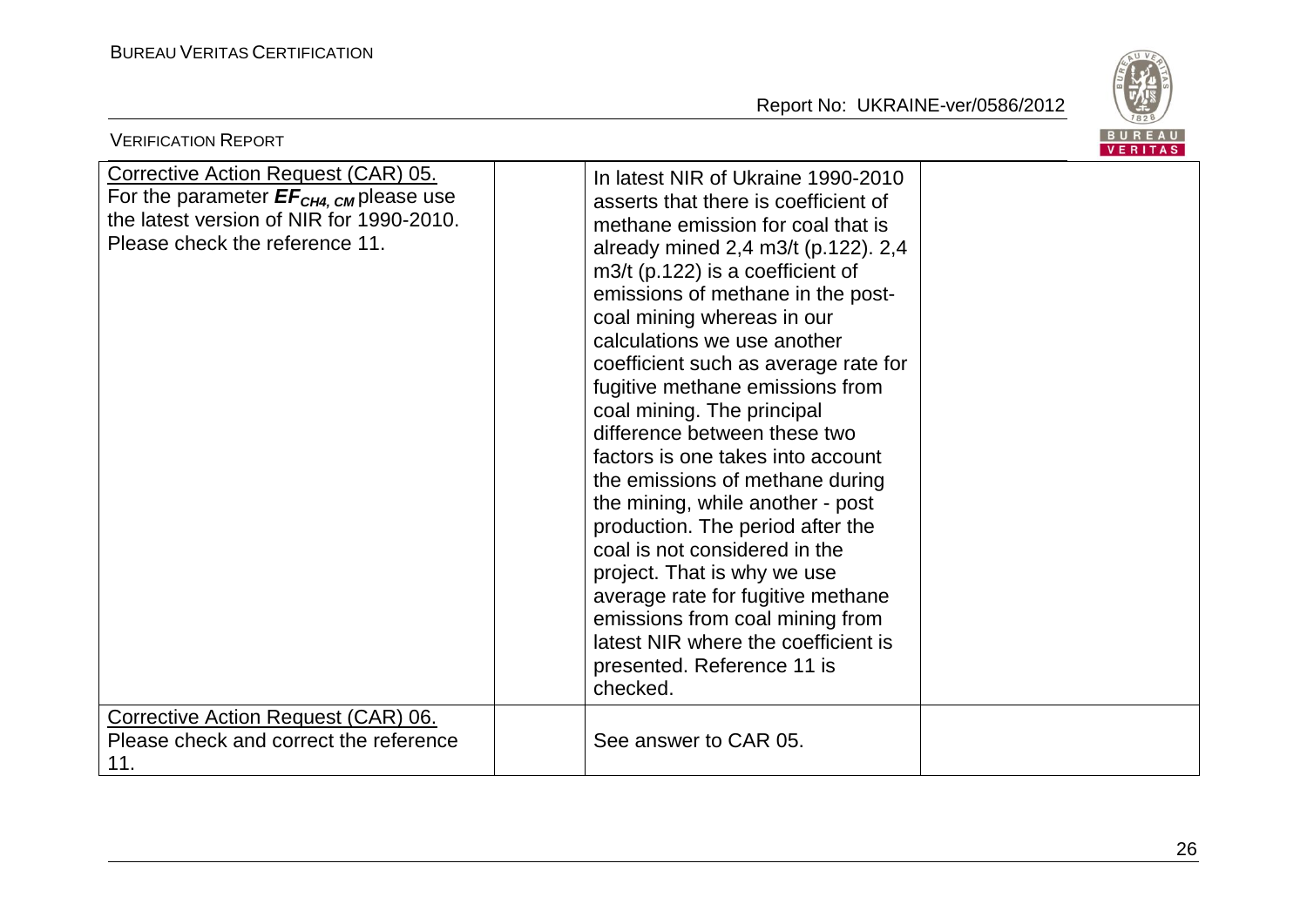

| <b>VERIFICATION REPORT</b>                                                                                                                                                                  |                                                                                                                                                                                                                                         | BUREAU<br><b>VERITAS</b> |
|---------------------------------------------------------------------------------------------------------------------------------------------------------------------------------------------|-----------------------------------------------------------------------------------------------------------------------------------------------------------------------------------------------------------------------------------------|--------------------------|
| Corrective Action Request (CAR) 07.<br>Please provide passport and calibration<br>certificates that ensure accuracy of<br>measuring in the monitoring period for<br>scales reg.#3713.       | Passport and calibration<br>certificates that ensure accuracy of<br>measuring in the monitoring period<br>for scales reg.#3713 is provided. In<br>MR v1 was made a mistake in the<br>dates of calibration. The mistake is<br>corrected. |                          |
| Corrective Action Request (CAR) 08.<br>Please provide passport and calibration<br>certificate for electric power meter<br>reg.#446002.                                                      | Passport and calibration certificate<br>for electric power meter<br>reg.#446002 is provided.                                                                                                                                            |                          |
| Corrective Action Request (CAR) 09.<br>Please provide the documental evidences<br>that training of personnel was conducted<br>in each year of the monitoring period.                        | The documental evidences that<br>training of personnel was<br>conducted according to schedule<br>are provided.                                                                                                                          |                          |
| Corrective Action Request (CAR) 10.<br>Please provide the numbers for all the<br>tables in the MR (see table on p.4 of the<br>MR).                                                          | The numbers for all the tables in<br>the MR is provided.                                                                                                                                                                                |                          |
| <b>Clarification Request (CL) 01.</b><br>Please clarify whether dismantling facility<br>was operational for the whole monitoring<br>period or were there any stoppages in its<br>operation? | Scheduled downtimes for repairs<br>and due to the severe frosts is<br>presented in sheet "data" of excel<br>file and in section B.1 of MR.                                                                                              |                          |